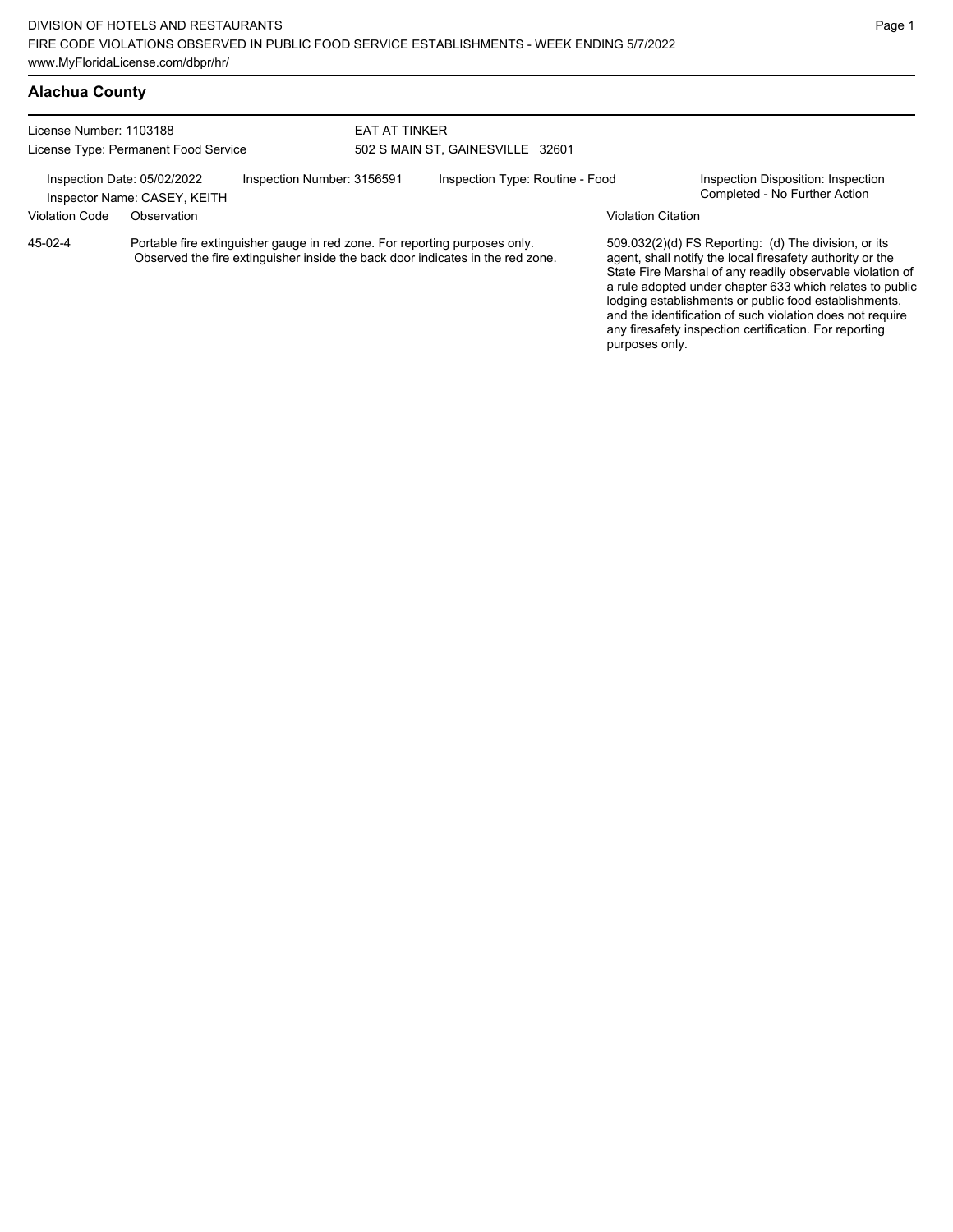| Dade County                                                                                                                  |                                                                      |                                                                                                                                                    |                                                 |                                                                     |                                            |                           |                                                                                                                                                                                                                                                                                                                                                                                                                            |
|------------------------------------------------------------------------------------------------------------------------------|----------------------------------------------------------------------|----------------------------------------------------------------------------------------------------------------------------------------------------|-------------------------------------------------|---------------------------------------------------------------------|--------------------------------------------|---------------------------|----------------------------------------------------------------------------------------------------------------------------------------------------------------------------------------------------------------------------------------------------------------------------------------------------------------------------------------------------------------------------------------------------------------------------|
| License Number: 2335527<br>License Type: Permanent Food Service                                                              |                                                                      |                                                                                                                                                    | DUNKIN DONUTS #16<br>7330 SW 36 ST, MIAMI 33166 |                                                                     |                                            |                           |                                                                                                                                                                                                                                                                                                                                                                                                                            |
| Inspection Date: 05/05/2022<br>Inspection Number: 3175538<br>Inspector Name: GONZALEZ, ERIK<br>Violation Code<br>Observation |                                                                      | Inspection Type: Routine - Food<br><b>Violation Citation</b>                                                                                       |                                                 | Inspection Disposition: Inspection<br>Completed - No Further Action |                                            |                           |                                                                                                                                                                                                                                                                                                                                                                                                                            |
| 45-02-4                                                                                                                      |                                                                      | Portable fire extinguisher gauge in red zone. For reporting purposes only.<br>Observed extinguisher in recharge zone located by kitchen back door. |                                                 |                                                                     |                                            | purposes only.            | 509.032(2)(d) FS Reporting: (d) The division, or its<br>agent, shall notify the local firesafety authority or the<br>State Fire Marshal of any readily observable violation of<br>a rule adopted under chapter 633 which relates to public<br>lodging establishments or public food establishments,<br>and the identification of such violation does not require<br>any firesafety inspection certification. For reporting |
| License Number: 2360203                                                                                                      |                                                                      |                                                                                                                                                    | <b>TAURO PIZZA</b>                              |                                                                     |                                            |                           |                                                                                                                                                                                                                                                                                                                                                                                                                            |
|                                                                                                                              | License Type: Mobile Food Dispensing Vehicle                         |                                                                                                                                                    | 13920 SW 139 CT, MIAMI 33186                    |                                                                     |                                            |                           |                                                                                                                                                                                                                                                                                                                                                                                                                            |
|                                                                                                                              | Inspection Date: 05/02/2022<br>Inspector Name: LODENQUAI, BARRINGTON | Inspection Number: 1249555                                                                                                                         |                                                 |                                                                     | Inspection Type: Food-Licensing Inspection |                           | Inspection Disposition: Inspection<br>Completed - No Further Action                                                                                                                                                                                                                                                                                                                                                        |
| <b>Violation Code</b>                                                                                                        | Observation                                                          |                                                                                                                                                    |                                                 |                                                                     |                                            | <b>Violation Citation</b> |                                                                                                                                                                                                                                                                                                                                                                                                                            |
| 45-01-4<br>No portable fire extinguisher present. For reporting purposes only.                                               |                                                                      |                                                                                                                                                    |                                                 |                                                                     |                                            |                           | 509.032(2)(d) FS Reporting: (d) The division, or its<br>agent, shall notify the local firesafety authority or the                                                                                                                                                                                                                                                                                                          |

State Fire Marshal of any readily observable violation of a rule adopted under chapter 633 which relates to public lodging establishments or public food establishments, and the identification of such violation does not require any firesafety inspection certification. For reporting purposes only.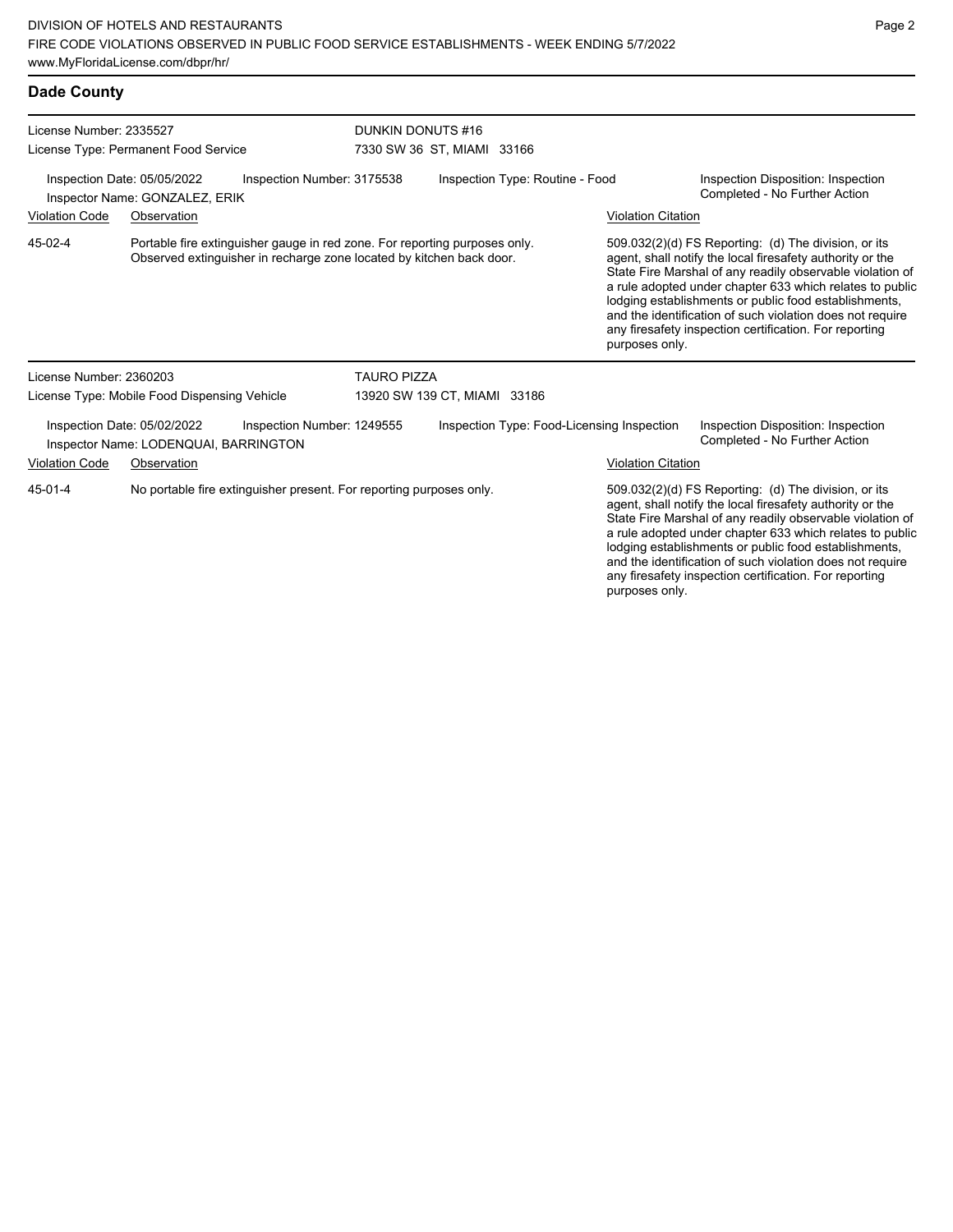| <b>Duval County</b>                                                                                                                                                      |                             |                            |                                                                                    |                                                                     |                    |                                                                                                                                                                                                                                                                                                                                                                                                                                              |  |  |
|--------------------------------------------------------------------------------------------------------------------------------------------------------------------------|-----------------------------|----------------------------|------------------------------------------------------------------------------------|---------------------------------------------------------------------|--------------------|----------------------------------------------------------------------------------------------------------------------------------------------------------------------------------------------------------------------------------------------------------------------------------------------------------------------------------------------------------------------------------------------------------------------------------------------|--|--|
| License Number: 2612377<br>License Type: Permanent Food Service<br>Inspection Number: 3180079<br>Inspection Date: 05/03/2022<br>Inspector Name: ESPINOSA-BECKERT, ILIANA |                             |                            |                                                                                    | CASA LEON MEXICAN RESTAURANT<br>2260 MAYPORT RD, JACKSONVILLE 32233 |                    |                                                                                                                                                                                                                                                                                                                                                                                                                                              |  |  |
|                                                                                                                                                                          |                             |                            | Inspection Type: Routine - Food                                                    |                                                                     |                    | Inspection Disposition: Administrative<br>complaint recommended                                                                                                                                                                                                                                                                                                                                                                              |  |  |
| <b>Violation Code</b>                                                                                                                                                    | Observation                 |                            |                                                                                    |                                                                     | Violation Citation |                                                                                                                                                                                                                                                                                                                                                                                                                                              |  |  |
| 45-02-4                                                                                                                                                                  | door                        |                            | Portable fire extinguisher gauge in red zone. For reporting purposes only. By rear |                                                                     |                    | 509.032(2)(d) FS Reporting: (d) The division, or its<br>agent, shall notify the local firesafety authority or the<br>State Fire Marshal of any readily observable violation of<br>a rule adopted under chapter 633 which relates to public<br>lodging establishments or public food establishments,<br>and the identification of such violation does not require<br>any firesafety inspection certification. For reporting<br>purposes only. |  |  |
| License Number: 2608482<br>License Type: Permanent Food Service                                                                                                          |                             |                            | POPEYES LOUISIANA KITCHEN #156<br>524 ATLANTIC BLVD, NEPTUNE BCH 322664024         |                                                                     |                    |                                                                                                                                                                                                                                                                                                                                                                                                                                              |  |  |
|                                                                                                                                                                          | Inspection Date: 05/05/2022 | Inspection Number: 3173821 |                                                                                    | Inspection Type: Routine - Food                                     |                    | Inspection Disposition: Administrative                                                                                                                                                                                                                                                                                                                                                                                                       |  |  |

Inspection Date: 05/05/2022 Inspection Number: 3173821 Inspection Type: Routine - Food Inspection Disposition: Administrative<br>Inspector Name: GONZALEZ MAYRA Inspector Name: GONZALEZ, MAYRA Violation Code Observation Violation Citation 46-01-4

Marked exit/path to marked exit blocked. For reporting purposes only. Exit path blocked by empty cardboard boxes and mop bucket.

509.032(2)(d) FS Reporting: (d) The division, or its agent, shall notify the local firesafety authority or the State Fire Marshal of any readily observable violation of a rule adopted under chapter 633 which relates to public lodging establishments or public food establishments, and the identification of such violation does not require any firesafety inspection certification. For reporting purposes only.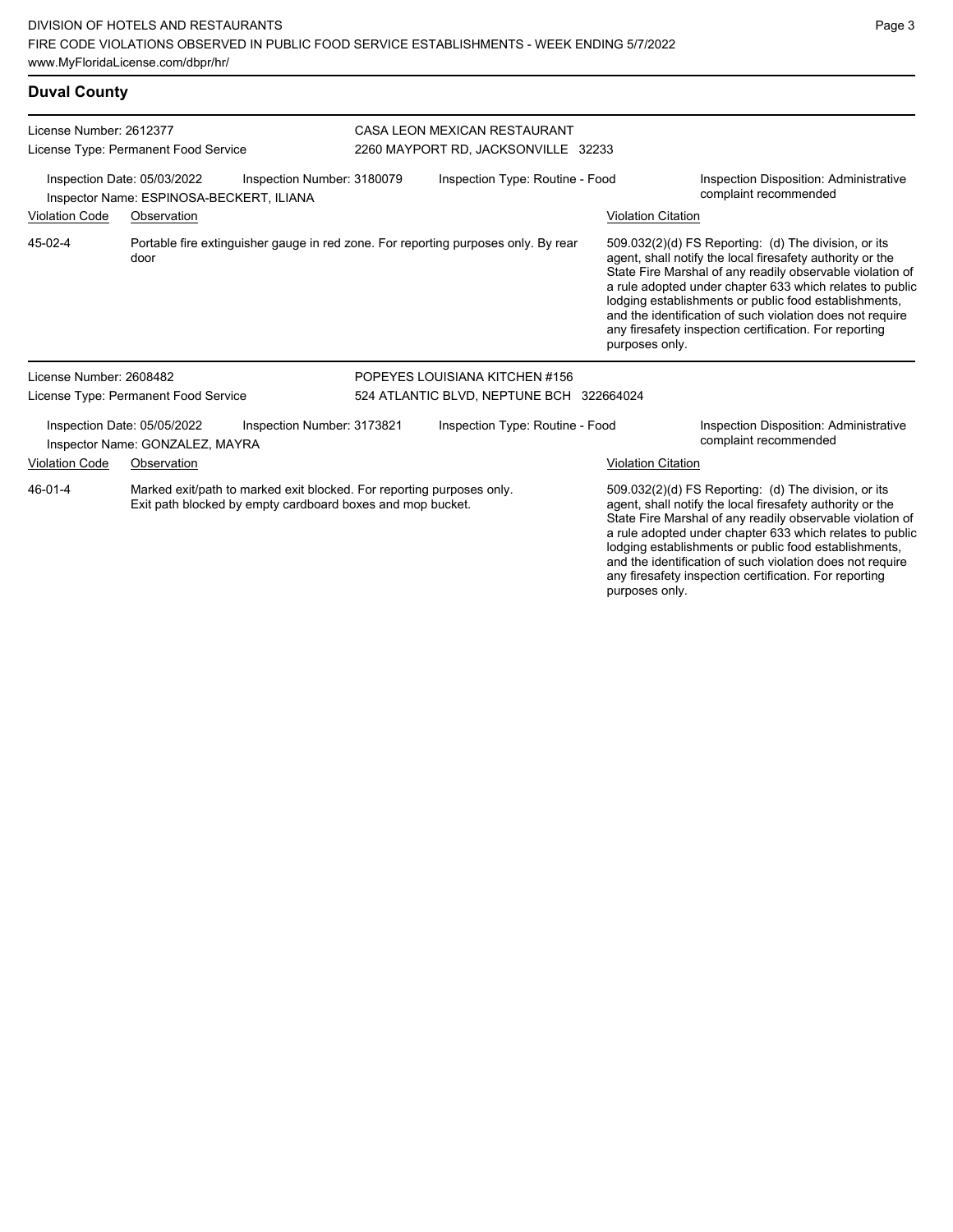| License Number: 3000354                              | License Type: Permanent Food Service                                                         |                            | EL TAMAULIPECO<br>40 PAVILION DRIVE, QUINCY 32351            |                |                                                                                                                                                                                                                                                                                                                                                                                                                            |  |
|------------------------------------------------------|----------------------------------------------------------------------------------------------|----------------------------|--------------------------------------------------------------|----------------|----------------------------------------------------------------------------------------------------------------------------------------------------------------------------------------------------------------------------------------------------------------------------------------------------------------------------------------------------------------------------------------------------------------------------|--|
| Inspection Date: 04/26/2022<br><b>Violation Code</b> | Inspector Name: YANDELL, TIMOTHY<br>Observation                                              | Inspection Number: 3154938 | Inspection Type: Routine - Food<br><b>Violation Citation</b> |                | Inspection Disposition: Warning<br>Issued                                                                                                                                                                                                                                                                                                                                                                                  |  |
| 45-02-4                                              | Portable fire extinguisher gauge in red zone. For reporting purposes only. By entry<br>door. |                            |                                                              | purposes only. | 509.032(2)(d) FS Reporting: (d) The division, or its<br>agent, shall notify the local firesafety authority or the<br>State Fire Marshal of any readily observable violation of<br>a rule adopted under chapter 633 which relates to public<br>lodging establishments or public food establishments,<br>and the identification of such violation does not require<br>any firesafety inspection certification. For reporting |  |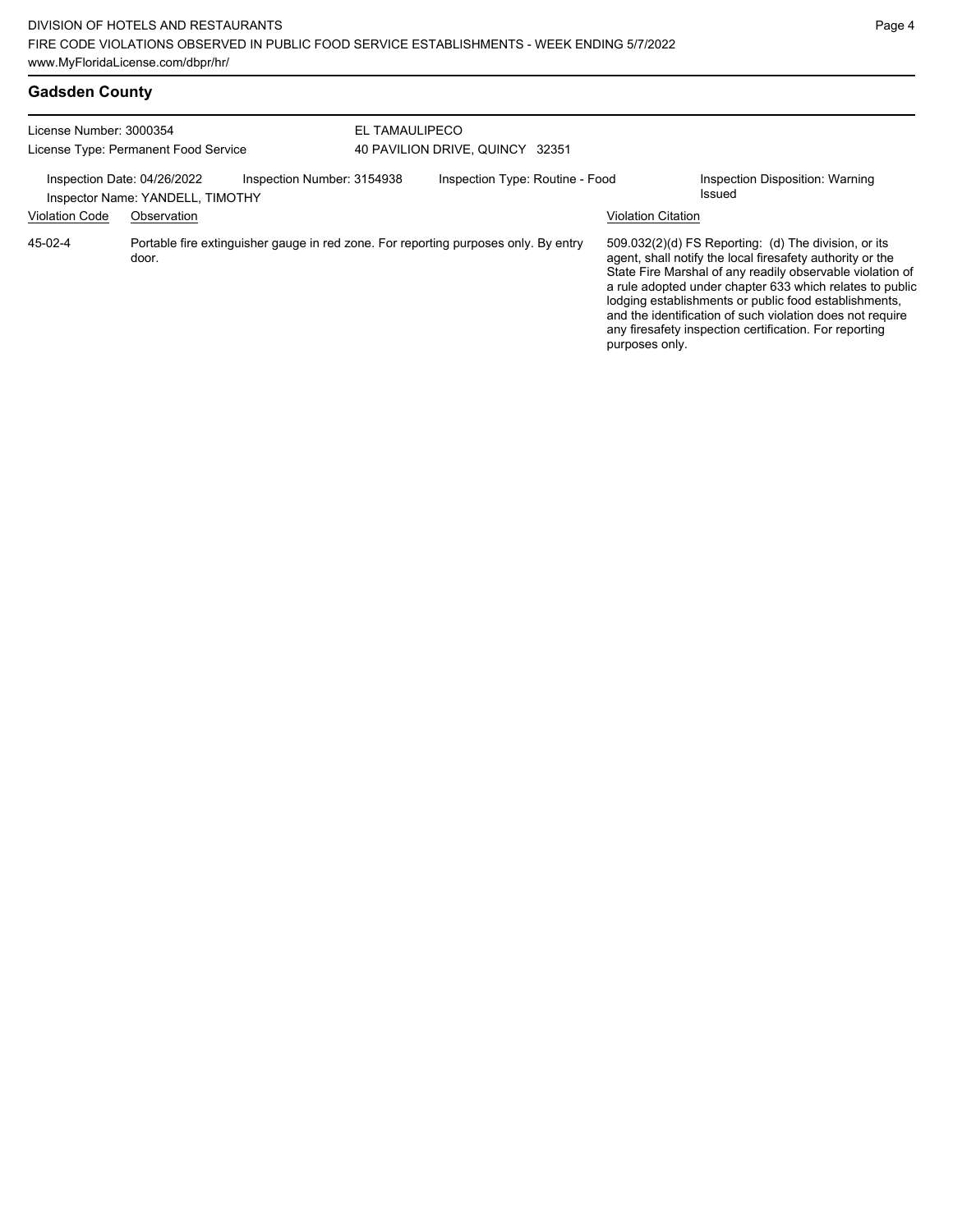| License Number: 3906760                                                                        |             |                                                                                                                                                                                                   | D & D DELIGHTS                  |                               |  |                                                                                                                                                                                                                                                                                                                                                                                                                                                |  |  |
|------------------------------------------------------------------------------------------------|-------------|---------------------------------------------------------------------------------------------------------------------------------------------------------------------------------------------------|---------------------------------|-------------------------------|--|------------------------------------------------------------------------------------------------------------------------------------------------------------------------------------------------------------------------------------------------------------------------------------------------------------------------------------------------------------------------------------------------------------------------------------------------|--|--|
| License Type: Permanent Food Service                                                           |             |                                                                                                                                                                                                   |                                 | 1301 S 20 ST, TAMPA 336056605 |  |                                                                                                                                                                                                                                                                                                                                                                                                                                                |  |  |
| Inspection Number: 3184361<br>Inspection Date: 05/04/2022<br>Inspector Name: MOULDER, BRITTANY |             |                                                                                                                                                                                                   | Inspection Type: Routine - Food |                               |  | Inspection Disposition: Inspection<br>Completed - No Further Action                                                                                                                                                                                                                                                                                                                                                                            |  |  |
| <b>Violation Code</b>                                                                          | Observation |                                                                                                                                                                                                   |                                 |                               |  | <b>Violation Citation</b>                                                                                                                                                                                                                                                                                                                                                                                                                      |  |  |
| 48-04-4                                                                                        |             | Propane tank (larger than 2.7 lb. water capacity/1 lb. gas capacity) located inside<br>of the building. For reporting purposes only.<br>Observed 2 propane tanks in kitchen at time of inspection |                                 |                               |  | $509.032(2)(d)$ FS Reporting: (d) The division, or its<br>agent, shall notify the local firesafety authority or the<br>State Fire Marshal of any readily observable violation of<br>a rule adopted under chapter 633 which relates to public<br>lodging establishments or public food establishments,<br>and the identification of such violation does not require<br>any firesafety inspection certification. For reporting<br>purposes only. |  |  |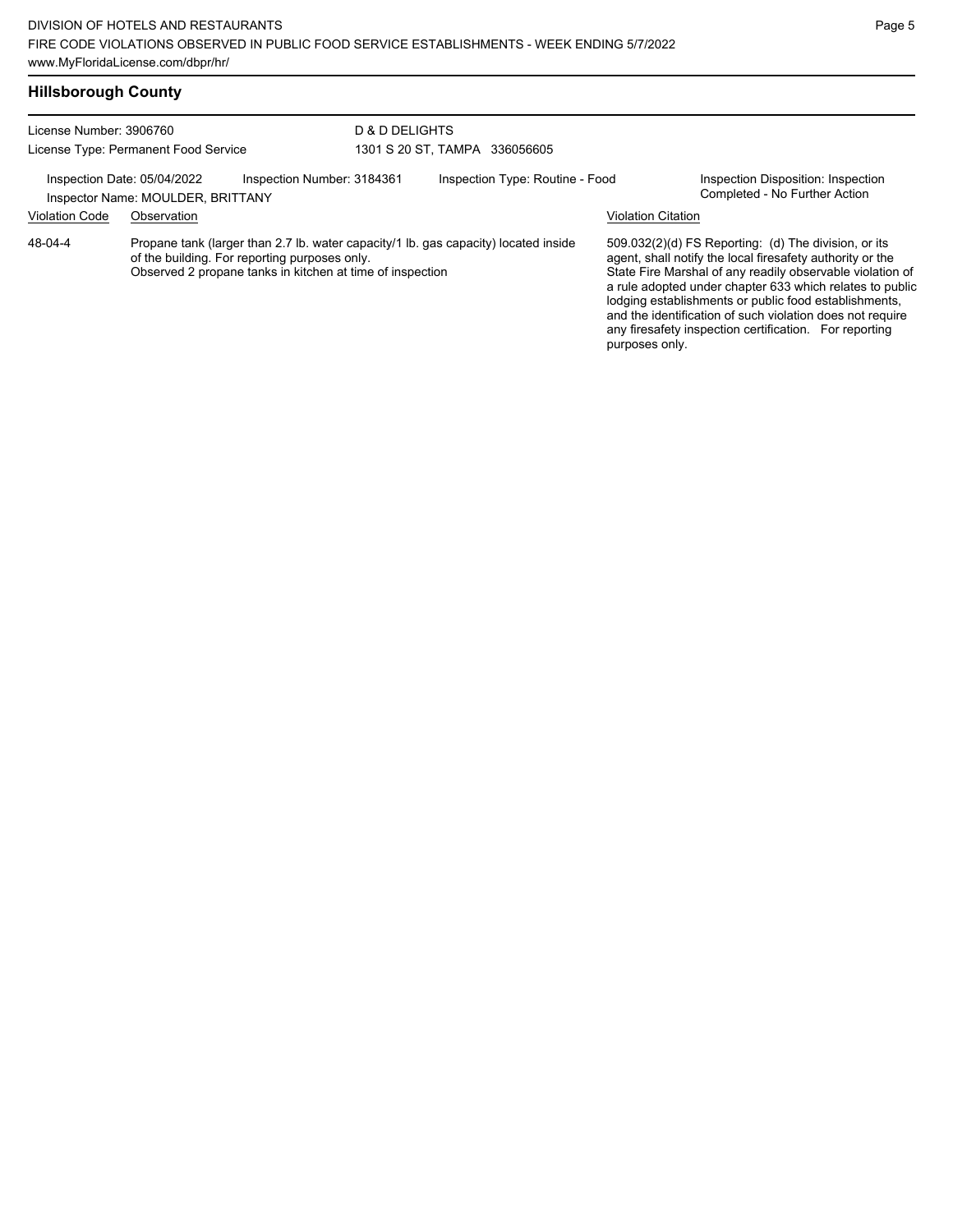pressure steam or vapor heating boilers and shall be posted in the boiler room. For reporting purposes only.

| Lee County                                                                                                                                                      |                                                                                                                          |  |                                     |                                   |                                                                                                                                                                                                                                                                                                                                                                                       |  |  |  |
|-----------------------------------------------------------------------------------------------------------------------------------------------------------------|--------------------------------------------------------------------------------------------------------------------------|--|-------------------------------------|-----------------------------------|---------------------------------------------------------------------------------------------------------------------------------------------------------------------------------------------------------------------------------------------------------------------------------------------------------------------------------------------------------------------------------------|--|--|--|
| License Number: 4600078<br>License Type: Permanent Food Service<br>Inspection Date: 04/30/2022<br>Inspection Number: 3176568<br>Inspector Name: SAYED, MOHAMMED |                                                                                                                          |  |                                     | <b>GASPARILLA INN DINING ROOM</b> |                                                                                                                                                                                                                                                                                                                                                                                       |  |  |  |
|                                                                                                                                                                 |                                                                                                                          |  | 500 PALM AVE, BOCA GRANDE 339219999 |                                   |                                                                                                                                                                                                                                                                                                                                                                                       |  |  |  |
|                                                                                                                                                                 |                                                                                                                          |  |                                     | Inspection Type: Routine - Food   | Inspection Disposition: Inspection<br>Completed - No Further Action                                                                                                                                                                                                                                                                                                                   |  |  |  |
| <b>Violation Code</b>                                                                                                                                           | Observation                                                                                                              |  |                                     |                                   | <b>Violation Citation</b>                                                                                                                                                                                                                                                                                                                                                             |  |  |  |
| 48-01-5                                                                                                                                                         | No current insurance inspector boiler report or boiler certificate available for boiler.<br>For reporting purposes only. |  |                                     |                                   | 61C-1.004(10) FAC Reporting: (10) Heating and<br>ventilation - The heating and ventilation system shall be<br>kept in good repair or be installed to maintain a<br>minimum of 68 degrees Fahrenheit throughout the<br>building. The insurance inspectors boiler report is<br>required annually for power boilers and high<br>pressure/high temperature boilers and biannually for low |  |  |  |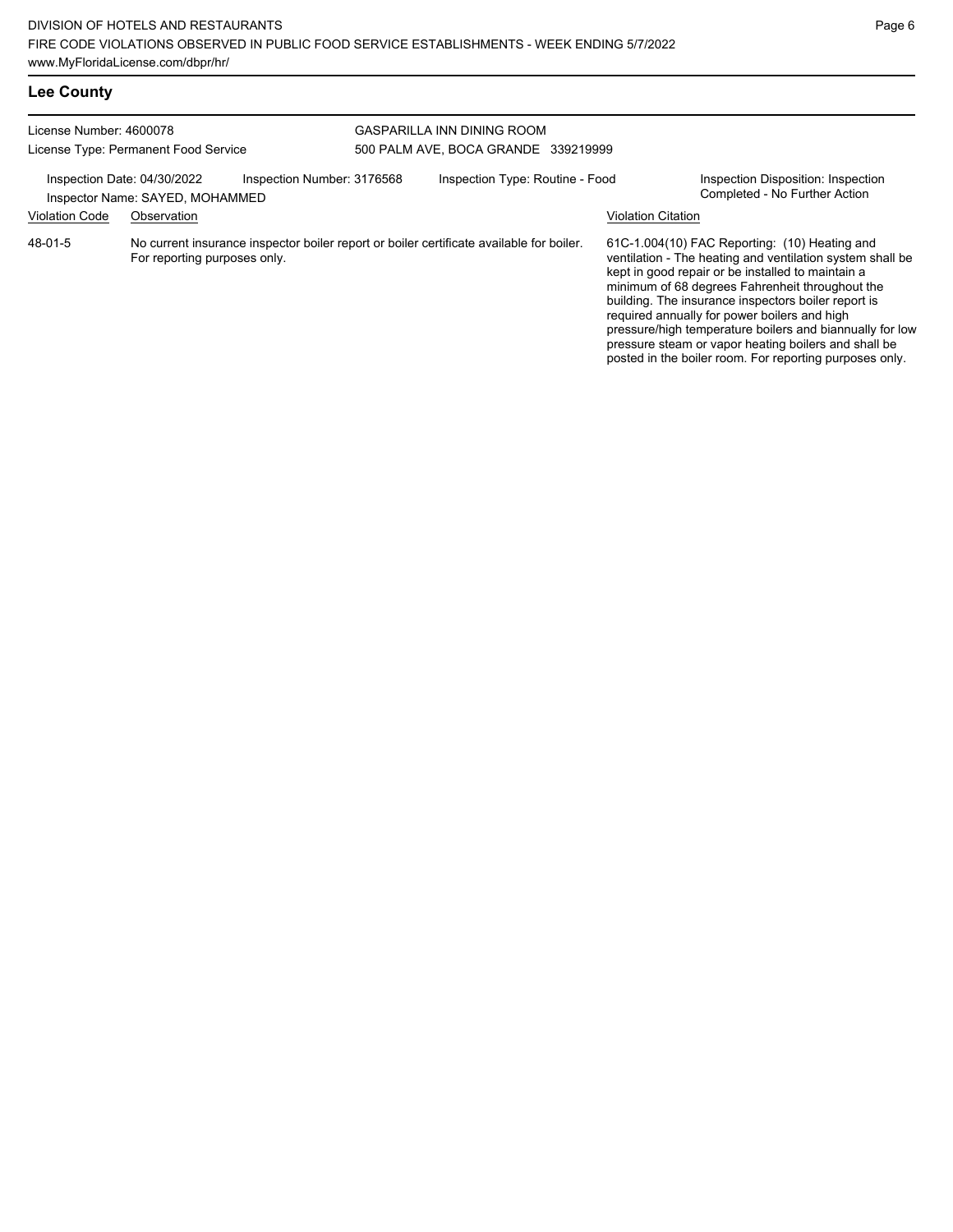## **Leon County**

| License Number: 4703718                                                                     | License Type: Permanent Food Service | TIJUANA FLATS<br>1400 VILLAGE SQUARE BLVD UNIT 40, TALLAHASSEE 32312                                                                                                                                                                    |  |                                           |                                                                                                                                                                                                                                                                                                                                                                                                                            |  |
|---------------------------------------------------------------------------------------------|--------------------------------------|-----------------------------------------------------------------------------------------------------------------------------------------------------------------------------------------------------------------------------------------|--|-------------------------------------------|----------------------------------------------------------------------------------------------------------------------------------------------------------------------------------------------------------------------------------------------------------------------------------------------------------------------------------------------------------------------------------------------------------------------------|--|
| Inspection Number: 3185230<br>Inspection Date: 05/03/2022<br>Inspector Name: DAVILA, NELSON |                                      | Inspection Type: Complaint Full                                                                                                                                                                                                         |  | Inspection Disposition: Warning<br>Issued |                                                                                                                                                                                                                                                                                                                                                                                                                            |  |
| <b>Violation Code</b>                                                                       | Observation                          |                                                                                                                                                                                                                                         |  | <b>Violation Citation</b>                 |                                                                                                                                                                                                                                                                                                                                                                                                                            |  |
| 45-05-4                                                                                     | purposes only.<br>location. **C      | Portable fire extinguisher missing from its designated location. For reporting<br>Observed a fire extinguisher on the floor not in its designated location.<br>Observed the manager remove and place the extinguisher at its designated |  |                                           | 509.032(2)(d) FS Reporting: (d) The division, or its<br>agent, shall notify the local firesafety authority or the<br>State Fire Marshal of any readily observable violation of<br>a rule adopted under chapter 633 which relates to public<br>lodging establishments or public food establishments,<br>and the identification of such violation does not require<br>any firesafety inspection certification. For reporting |  |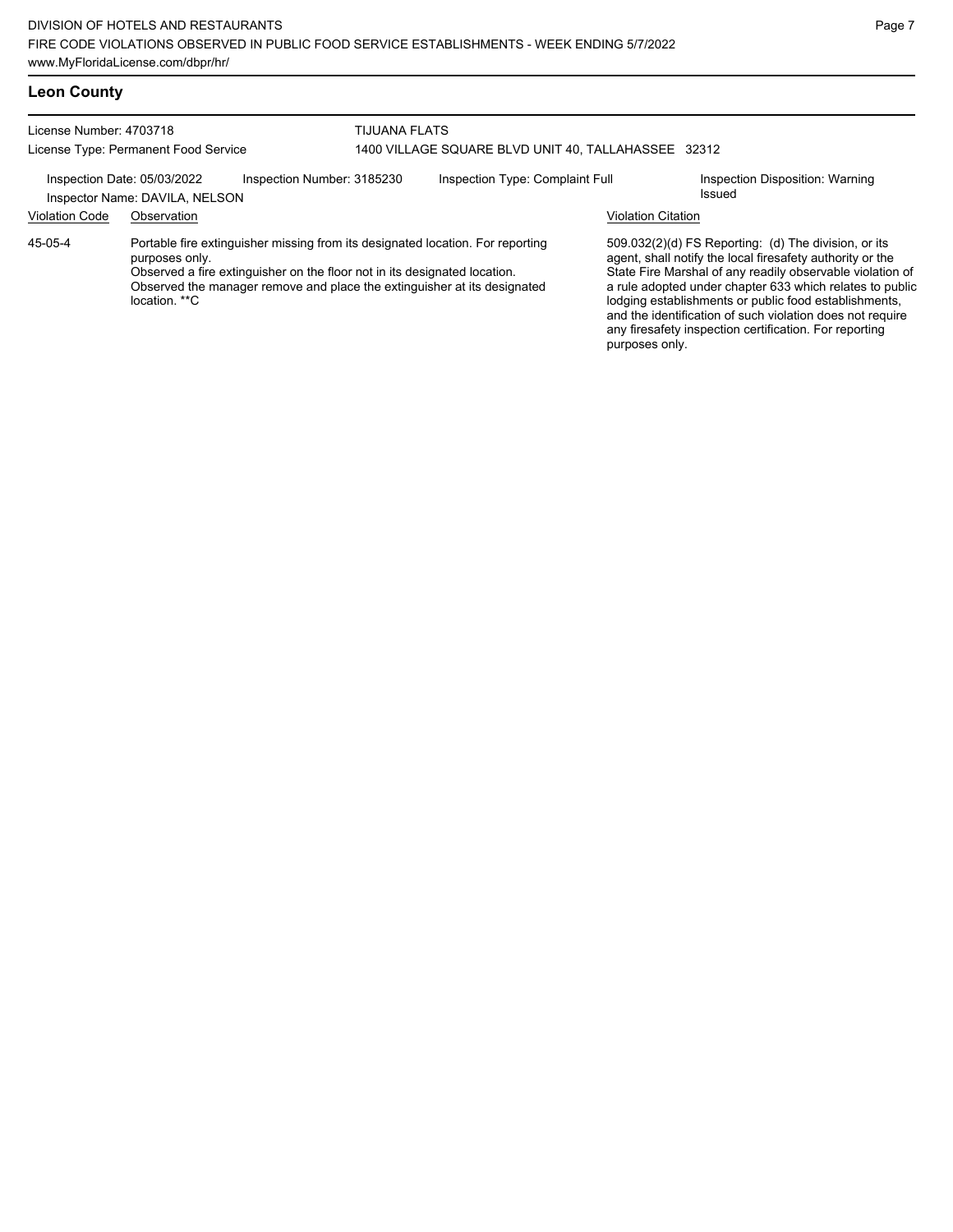| <b>Manatee County</b>                |             |  |  |  |  |  |
|--------------------------------------|-------------|--|--|--|--|--|
| License Number: 5105716              | OAK AND ST  |  |  |  |  |  |
| License Type: Permanent Food Service | 5405 UNIVER |  |  |  |  |  |

### ONE 5405 UNIVERSITY PKWY 101, BRADENTON 34201

Inspection Date: 05/03/2022 Inspection Number: 3186751 Inspection Type: Complaint Full Inspection Disposition: Warning<br>Inspector Name: EASLER VERONICA

Inspector Name: EASLER, VERONICA Violation Code Observation Violation Citation

Portable fire extinguisher gauge in red zone to the right of the pizza ovens and kitchen entry door. For reporting purposes only. 45-02-4

509.032(2)(d) FS Reporting: (d) The division, or its agent, shall notify the local firesafety authority or the State Fire Marshal of any readily observable violation of a rule adopted under chapter 633 which relates to public lodging establishments or public food establishments, and the identification of such violation does not require any firesafety inspection certification. For reporting purposes only.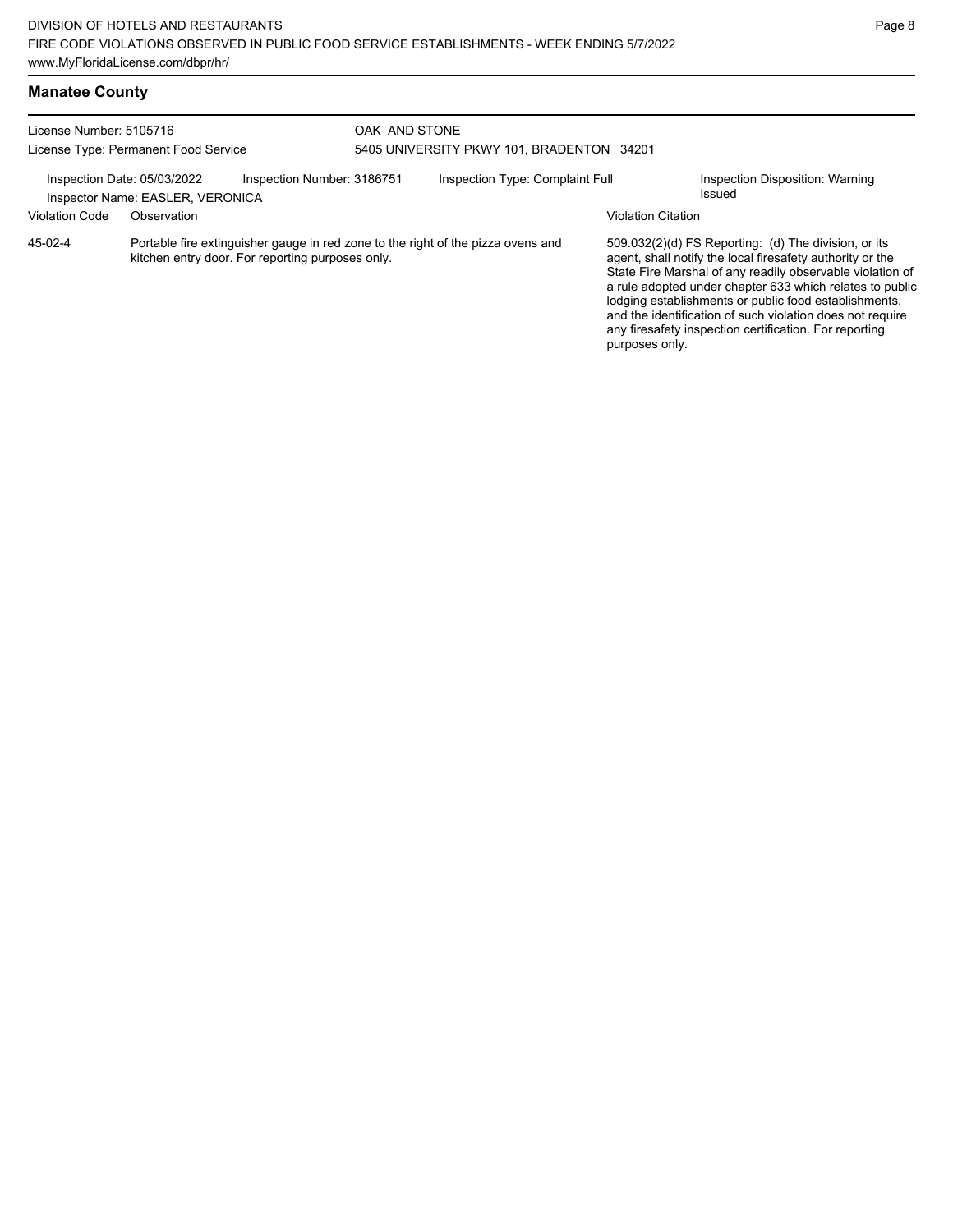any firesafety inspection certification. For reporting

| <b>Marion County</b>    |                                                                                                                                                      |                            |                                 |                                                                     |                                                                                                                                                                                                                                                                                                                                                                  |  |
|-------------------------|------------------------------------------------------------------------------------------------------------------------------------------------------|----------------------------|---------------------------------|---------------------------------------------------------------------|------------------------------------------------------------------------------------------------------------------------------------------------------------------------------------------------------------------------------------------------------------------------------------------------------------------------------------------------------------------|--|
| License Number: 5202044 |                                                                                                                                                      |                            | HARRY'S SEAFOOD BAR & GRILLE    |                                                                     |                                                                                                                                                                                                                                                                                                                                                                  |  |
|                         | License Type: Permanent Food Service                                                                                                                 |                            | 24 SE 1 AVE, OCALA 344712152    |                                                                     |                                                                                                                                                                                                                                                                                                                                                                  |  |
|                         | Inspection Date: 05/04/2022<br>Inspector Name: GARNER, DHANIQUA                                                                                      | Inspection Number: 3186625 | Inspection Type: Complaint Full | Inspection Disposition: Inspection<br>Completed - No Further Action |                                                                                                                                                                                                                                                                                                                                                                  |  |
| <b>Violation Code</b>   | Observation                                                                                                                                          |                            |                                 | <b>Violation Citation</b>                                           |                                                                                                                                                                                                                                                                                                                                                                  |  |
| $45-02-4$               | Portable fire extinguisher gauge in red zone. For reporting purposes only.<br>Fire extinguisher located in dry storage area in the "recharge " zone. |                            |                                 |                                                                     | 509.032(2)(d) FS Reporting: (d) The division, or its<br>agent, shall notify the local firesafety authority or the<br>State Fire Marshal of any readily observable violation of<br>a rule adopted under chapter 633 which relates to public<br>lodging establishments or public food establishments,<br>and the identification of such violation does not require |  |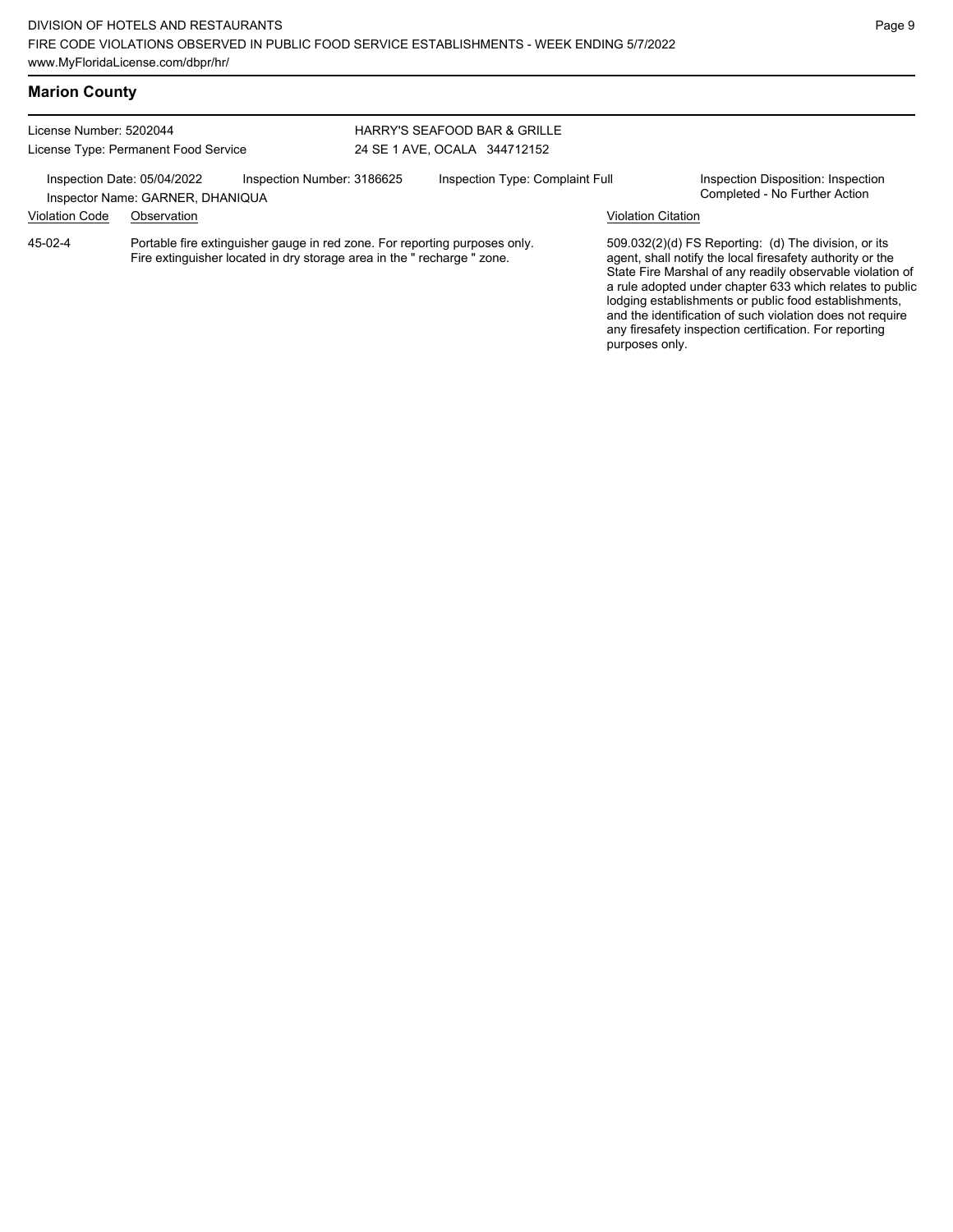|  | <b>Martin County</b> |
|--|----------------------|
|--|----------------------|

| License Number: 5300501                              | License Type: Permanent Food Service                                                                          | SAILFISH POINT CLUBHOUSE<br>2201 SE SAILFISH POINT BLVD, STUART 34996-1911 |                                 |                           |                                                                                                                                                                                                                                                                                                                                                                                                                              |
|------------------------------------------------------|---------------------------------------------------------------------------------------------------------------|----------------------------------------------------------------------------|---------------------------------|---------------------------|------------------------------------------------------------------------------------------------------------------------------------------------------------------------------------------------------------------------------------------------------------------------------------------------------------------------------------------------------------------------------------------------------------------------------|
| Inspection Date: 05/05/2022<br><b>Violation Code</b> | Inspection Number: 3175416<br>Inspector Name: ROTONDI, VICTOR<br>Observation                                  |                                                                            | Inspection Type: Routine - Food | <b>Violation Citation</b> | Inspection Disposition: Inspection<br>Completed - No Further Action                                                                                                                                                                                                                                                                                                                                                          |
| 47-03-4                                              | Observed electrical wiring in disrepair. For reporting purposes only. Cover plate<br>broken/prep area/kitchen |                                                                            |                                 | purposes only.            | $509.032(2)(d)$ FS Reporting: (d) The division, or its<br>agent, shall notify the local firesafety authority or the<br>State Fire Marshal of any readily observable violation of<br>a rule adopted under chapter 633 which relates to public<br>lodging establishments or public food establishments,<br>and the identification of such violation does not require<br>any firesafety inspection certification. For reporting |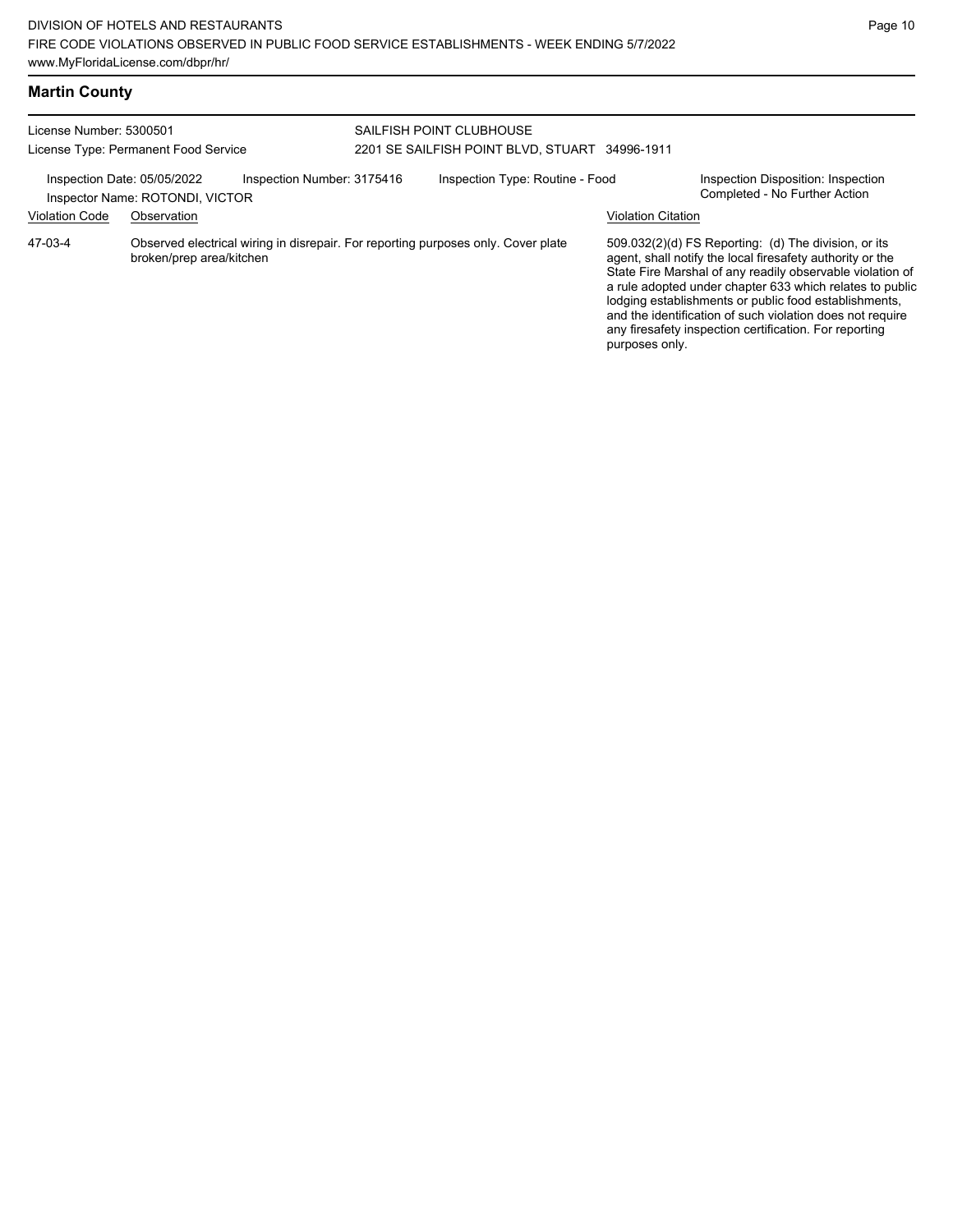| <b>Monroe County</b>                                                                           |                                                                                                                                                                                                                                                                         |                            |                                                                   |                           |                                                                                                                                                                                                                                                                                                                                                                                                                            |  |  |
|------------------------------------------------------------------------------------------------|-------------------------------------------------------------------------------------------------------------------------------------------------------------------------------------------------------------------------------------------------------------------------|----------------------------|-------------------------------------------------------------------|---------------------------|----------------------------------------------------------------------------------------------------------------------------------------------------------------------------------------------------------------------------------------------------------------------------------------------------------------------------------------------------------------------------------------------------------------------------|--|--|
| License Number: 5428267                                                                        | License Type: Permanent Food Service                                                                                                                                                                                                                                    |                            | <b>MELLOW VENTURES</b><br>1605 N. ROOSEVELT BLVD., KEY WEST 33040 |                           |                                                                                                                                                                                                                                                                                                                                                                                                                            |  |  |
|                                                                                                | Inspection Date: 05/02/2022<br>Inspector Name: TAYLOR, JOHN                                                                                                                                                                                                             | Inspection Number: 3184448 | Inspection Type: Routine - Food                                   |                           | Inspection Disposition: Inspection<br>Completed - No Further Action                                                                                                                                                                                                                                                                                                                                                        |  |  |
| <b>Violation Code</b>                                                                          | Observation                                                                                                                                                                                                                                                             |                            |                                                                   | <b>Violation Citation</b> |                                                                                                                                                                                                                                                                                                                                                                                                                            |  |  |
| 45-04-4                                                                                        | Use of cooking equipment producing grease laden vapors/smoke with no hood<br>suppression system installed. Notified Fire AHJ. For reporting purposes only.<br>Observed table top stove in kitchen area with no hood suppression system.                                 |                            |                                                                   | purposes only.            | 509.032(2)(d) FS Reporting: (d) The division, or its<br>agent, shall notify the local firesafety authority or the<br>State Fire Marshal of any readily observable violation of<br>a rule adopted under chapter 633 which relates to public<br>lodging establishments or public food establishments,<br>and the identification of such violation does not require<br>any firesafety inspection certification. For reporting |  |  |
| License Number: 5402740                                                                        |                                                                                                                                                                                                                                                                         |                            | <b>FLORIDA KEYS COUNTRY CLUB</b>                                  |                           |                                                                                                                                                                                                                                                                                                                                                                                                                            |  |  |
|                                                                                                | License Type: Permanent Food Service                                                                                                                                                                                                                                    |                            | 4000 SOMBRERO BLVD, MARATHON 33050                                |                           |                                                                                                                                                                                                                                                                                                                                                                                                                            |  |  |
| Inspection Number: 3168394<br>Inspection Date: 05/06/2022<br>Inspector Name: WHITEHURST, SCOTT |                                                                                                                                                                                                                                                                         |                            | Inspection Type: Routine - Food                                   |                           | Inspection Disposition: Warning<br>Issued                                                                                                                                                                                                                                                                                                                                                                                  |  |  |
| <b>Violation Code</b>                                                                          | Observation                                                                                                                                                                                                                                                             |                            | <b>Violation Citation</b>                                         |                           |                                                                                                                                                                                                                                                                                                                                                                                                                            |  |  |
| 45-04-4                                                                                        | Use of cooking equipment producing grease laden vapors/smoke with no up to<br>date and inspected hood suppression system installed. Notified Fire AHJ. For<br>reporting purposes only.<br>In the downstairs licensed kitchen area the hood system is rusting and expire |                            |                                                                   |                           | 509.032(2)(d) FS Reporting: (d) The division, or its<br>agent, shall notify the local firesafety authority or the<br>State Fire Marshal of any readily observable violation of<br>a rule adopted under chapter 633 which relates to public<br>lodging establishments or public food establishments,                                                                                                                        |  |  |

and the identification of such violation does not require any firesafety inspection certification. For reporting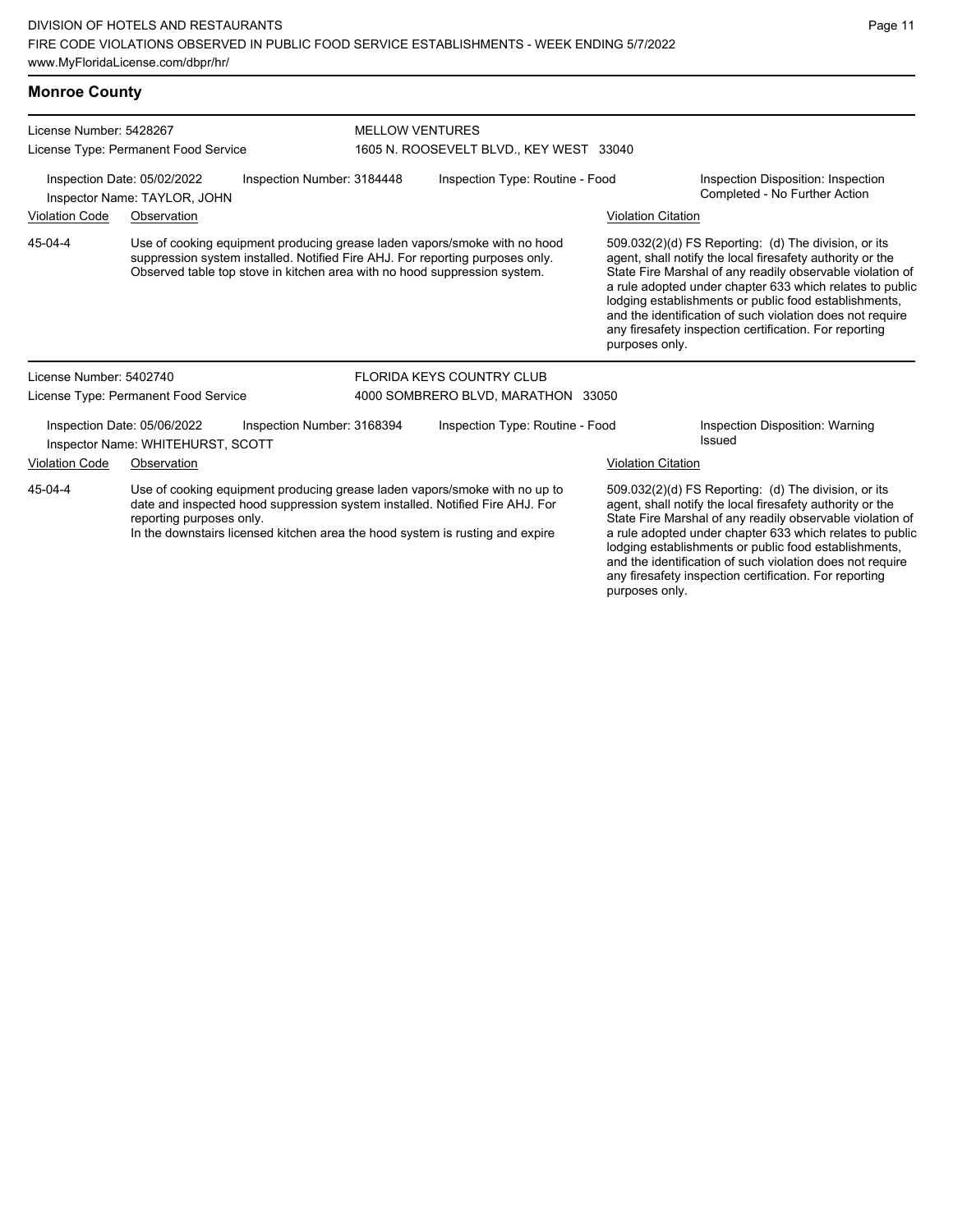| <b>Orange County</b>                                                                                                         |                                                                                                                                                   |  |                                                                                                             |                                                                 |                                                                                                                   |                                                                                                                                                                                                                                                                                                                                                                                                                                              |  |  |
|------------------------------------------------------------------------------------------------------------------------------|---------------------------------------------------------------------------------------------------------------------------------------------------|--|-------------------------------------------------------------------------------------------------------------|-----------------------------------------------------------------|-------------------------------------------------------------------------------------------------------------------|----------------------------------------------------------------------------------------------------------------------------------------------------------------------------------------------------------------------------------------------------------------------------------------------------------------------------------------------------------------------------------------------------------------------------------------------|--|--|
| License Number: 5810461<br>License Type: Permanent Food Service                                                              |                                                                                                                                                   |  |                                                                                                             | THE MELTING POT OF ORLANDO<br>7549 W SANDLAKE RD, ORLANDO 32819 |                                                                                                                   |                                                                                                                                                                                                                                                                                                                                                                                                                                              |  |  |
| Inspection Date: 05/03/2022<br>Inspection Number: 3176493<br>Inspector Name: KOSTELNY, ROGER                                 |                                                                                                                                                   |  |                                                                                                             | Inspection Type: Routine - Food                                 |                                                                                                                   | Inspection Disposition: Inspection<br>Completed - No Further Action                                                                                                                                                                                                                                                                                                                                                                          |  |  |
| <b>Violation Code</b><br>Observation                                                                                         |                                                                                                                                                   |  |                                                                                                             |                                                                 | Violation Citation                                                                                                |                                                                                                                                                                                                                                                                                                                                                                                                                                              |  |  |
| 45-05-4                                                                                                                      | Portable fire extinguisher missing from its designated location. For reporting<br>purposes only.<br>By the dry stock area. ** Corrected On-Site** |  |                                                                                                             |                                                                 |                                                                                                                   | 509.032(2)(d) FS Reporting: (d) The division, or its<br>agent, shall notify the local firesafety authority or the<br>State Fire Marshal of any readily observable violation of<br>a rule adopted under chapter 633 which relates to public<br>lodging establishments or public food establishments,<br>and the identification of such violation does not require<br>any firesafety inspection certification. For reporting<br>purposes only. |  |  |
| License Number: 5814525                                                                                                      |                                                                                                                                                   |  | THE H                                                                                                       |                                                                 |                                                                                                                   |                                                                                                                                                                                                                                                                                                                                                                                                                                              |  |  |
|                                                                                                                              | License Type: Permanent Food Service                                                                                                              |  | 7512 DR PHILLIPS BLVD STE 80, ORLANDO 32819                                                                 |                                                                 |                                                                                                                   |                                                                                                                                                                                                                                                                                                                                                                                                                                              |  |  |
| Inspection Number: 3187330<br>Inspection Date: 05/06/2022<br>Inspector Name: KOSTELNY, ROGER                                 |                                                                                                                                                   |  | Inspection Type: Complaint Full                                                                             |                                                                 |                                                                                                                   | Inspection Disposition: Inspection<br>Completed - No Further Action                                                                                                                                                                                                                                                                                                                                                                          |  |  |
| <b>Violation Code</b>                                                                                                        | Observation                                                                                                                                       |  |                                                                                                             |                                                                 | <b>Violation Citation</b>                                                                                         |                                                                                                                                                                                                                                                                                                                                                                                                                                              |  |  |
| 45-05-4<br>Portable fire extinguisher missing from its designated location. For reporting<br>purposes only.<br>$\cdots$<br>. |                                                                                                                                                   |  | $\mathbf{r}$ , and $\mathbf{r}$ , and $\mathbf{r}$ , and $\mathbf{r}$ , and $\mathbf{r}$ , and $\mathbf{r}$ |                                                                 | 509.032(2)(d) FS Reporting: (d) The division, or its<br>agent, shall notify the local firesafety authority or the |                                                                                                                                                                                                                                                                                                                                                                                                                                              |  |  |

Back kitchen and they have person coming out to install. \*\*Corrective Action Taken\*\*

State Fire Marshal of any readily observable violation of a rule adopted under chapter 633 which relates to public lodging establishments or public food establishments, and the identification of such violation does not require any firesafety inspection certification. For reporting purposes only.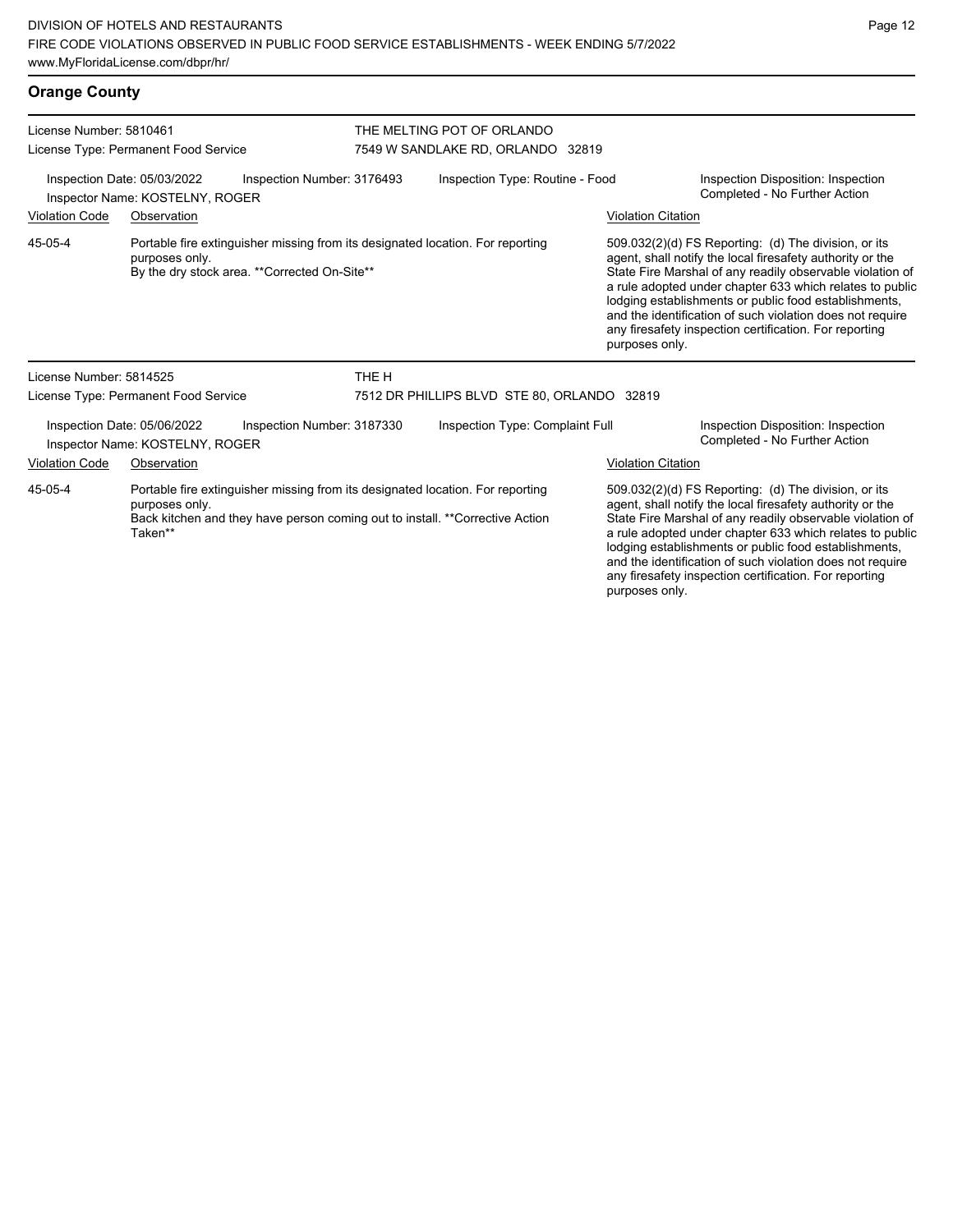posted in the boiler room. For reporting purposes only.

# **Palm Beach County**

| License Number: 6022416<br>License Type: Permanent Food Service<br>Inspection Number: 3187317<br>Inspection Date: 05/06/2022<br>Inspector Name: GOODWIN, NICHOLAS |                              |  | SCOOPS & CONES | 33 SE 3 AVE UNIT 5, DELRAY BEACH 33483                                                   |                           |                                                                                                                                                                                                                                                                                                                                                                                                                                               |
|-------------------------------------------------------------------------------------------------------------------------------------------------------------------|------------------------------|--|----------------|------------------------------------------------------------------------------------------|---------------------------|-----------------------------------------------------------------------------------------------------------------------------------------------------------------------------------------------------------------------------------------------------------------------------------------------------------------------------------------------------------------------------------------------------------------------------------------------|
|                                                                                                                                                                   |                              |  |                | Inspection Type: Food-Licensing Inspection                                               |                           | Inspection Disposition: Inspection<br>Completed - No Further Action                                                                                                                                                                                                                                                                                                                                                                           |
| <b>Violation Code</b>                                                                                                                                             | Observation                  |  |                |                                                                                          | <b>Violation Citation</b> |                                                                                                                                                                                                                                                                                                                                                                                                                                               |
| 48-01-5                                                                                                                                                           | For reporting purposes only. |  |                | No current insurance inspector boiler report or boiler certificate available for boiler. |                           | 61C-1.004(10) FAC Reporting: (10) Heating and<br>ventilation - The heating and ventilation system shall be<br>kept in good repair or be installed to maintain a<br>minimum of 68 degrees Fahrenheit throughout the<br>building. The insurance inspectors boiler report is<br>required annually for power boilers and high<br>pressure/high temperature boilers and biannually for low<br>pressure steam or vapor heating boilers and shall be |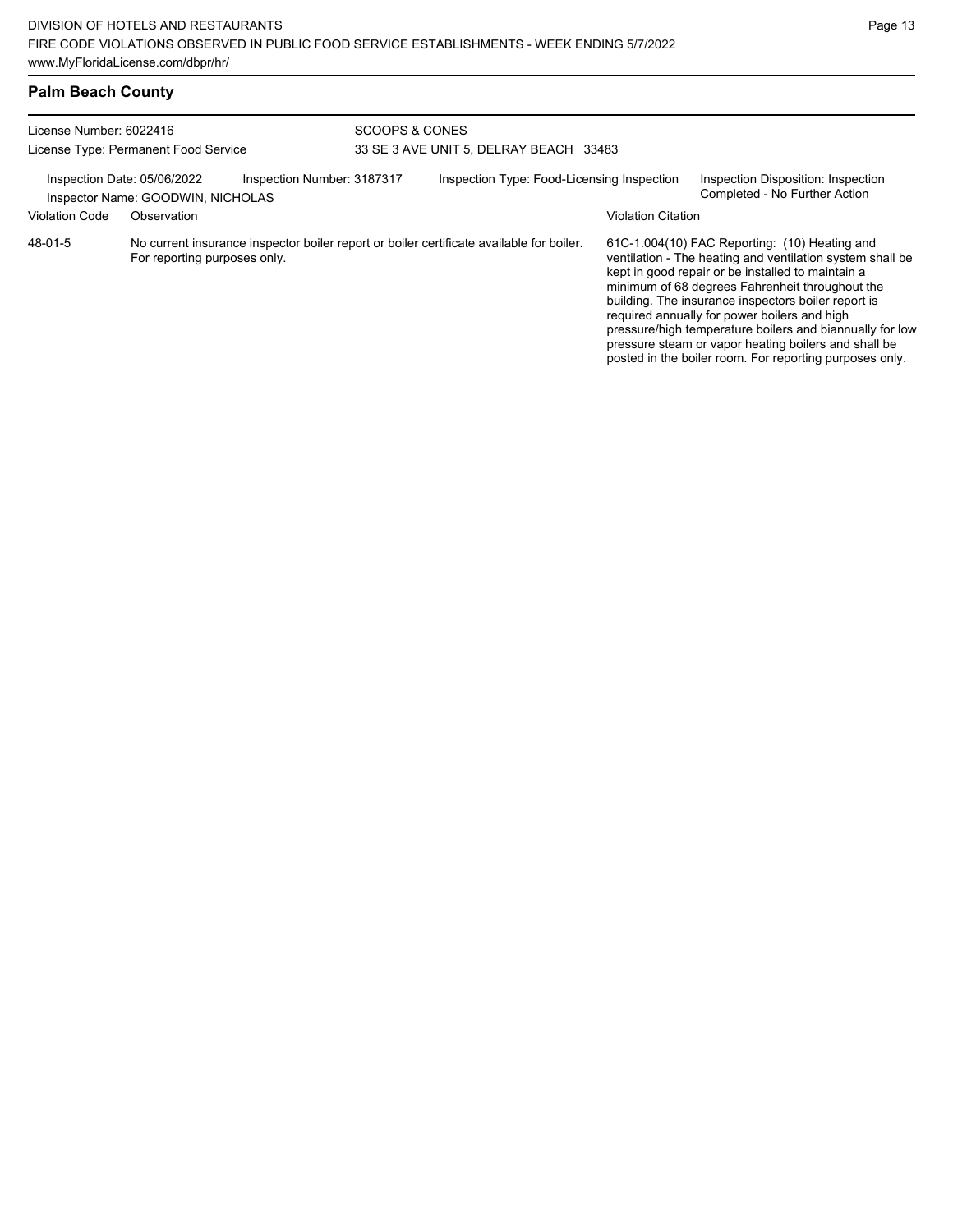pressure steam or vapor heating boilers and shall be posted in the boiler room. For reporting purposes only.

| <b>Pinellas County</b>                                                                                                                                           |             |                                                           |                                                                      |                                                                                          |                                              |                                                                                                                                                                                                                                                                                                                                       |
|------------------------------------------------------------------------------------------------------------------------------------------------------------------|-------------|-----------------------------------------------------------|----------------------------------------------------------------------|------------------------------------------------------------------------------------------|----------------------------------------------|---------------------------------------------------------------------------------------------------------------------------------------------------------------------------------------------------------------------------------------------------------------------------------------------------------------------------------------|
| License Number: 6214864<br>License Type: Permanent Food Service<br>Inspection Number: 3109591<br>Inspection Date: 05/02/2022<br>Inspector Name: DAY-WALKER, LISA |             |                                                           | DON CESAR RESORT SPA - TAKE 5<br>3400 GULF BLVD, ST.PETE BEACH 33706 |                                                                                          |                                              |                                                                                                                                                                                                                                                                                                                                       |
|                                                                                                                                                                  |             |                                                           | Inspection Type: Routine - Food                                      |                                                                                          |                                              | Inspection Disposition: Inspection<br>Completed - No Further Action                                                                                                                                                                                                                                                                   |
| <b>Violation Code</b>                                                                                                                                            | Observation |                                                           |                                                                      |                                                                                          | <b>Violation Citation</b>                    |                                                                                                                                                                                                                                                                                                                                       |
| 48-01-5                                                                                                                                                          |             | For reporting purposes only. Boiler certificates expired. |                                                                      | No current insurance inspector boiler report or boiler certificate available for boiler. | required annually for power boilers and high | 61C-1.004(10) FAC Reporting: (10) Heating and<br>ventilation - The heating and ventilation system shall be<br>kept in good repair or be installed to maintain a<br>minimum of 68 degrees Fahrenheit throughout the<br>building. The insurance inspectors boiler report is<br>pressure/high temperature boilers and biannually for low |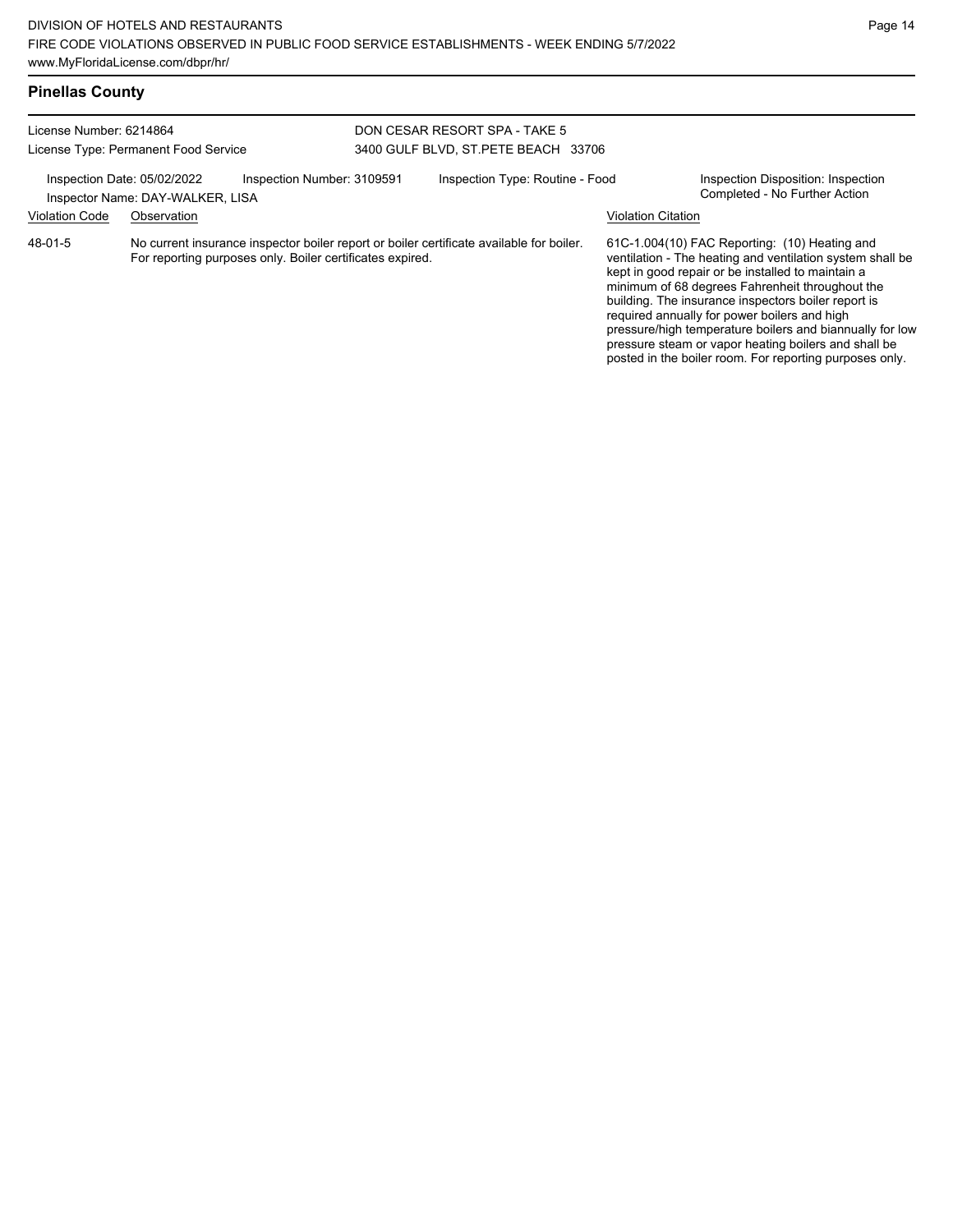# **Putnam County**

| License Number: 6450122<br>License Type: Mobile Food Dispensing Vehicle |                                                 |                                                                                                                                 | MARIA LA MEXICANA | 100 MOSELEY AVE, PALATKA 32177             |                           |                                                                                                                                                                                                                                                                                                                                                                                                                            |
|-------------------------------------------------------------------------|-------------------------------------------------|---------------------------------------------------------------------------------------------------------------------------------|-------------------|--------------------------------------------|---------------------------|----------------------------------------------------------------------------------------------------------------------------------------------------------------------------------------------------------------------------------------------------------------------------------------------------------------------------------------------------------------------------------------------------------------------------|
| Inspection Date: 05/06/2022<br><b>Violation Code</b>                    | Inspector Name: BADDING, MELANIE<br>Observation | Inspection Number: 1249563                                                                                                      |                   | Inspection Type: Food-Licensing Inspection | <b>Violation Citation</b> | Inspection Disposition: Inspection<br>Completed - No Further Action                                                                                                                                                                                                                                                                                                                                                        |
| 45-02-4                                                                 |                                                 | Portable fire extinguisher gauge in red zone. For reporting purposes only.<br>Fire extinguisher in red by front passenger door. |                   |                                            | purposes only.            | 509.032(2)(d) FS Reporting: (d) The division, or its<br>agent, shall notify the local firesafety authority or the<br>State Fire Marshal of any readily observable violation of<br>a rule adopted under chapter 633 which relates to public<br>lodging establishments or public food establishments,<br>and the identification of such violation does not require<br>any firesafety inspection certification. For reporting |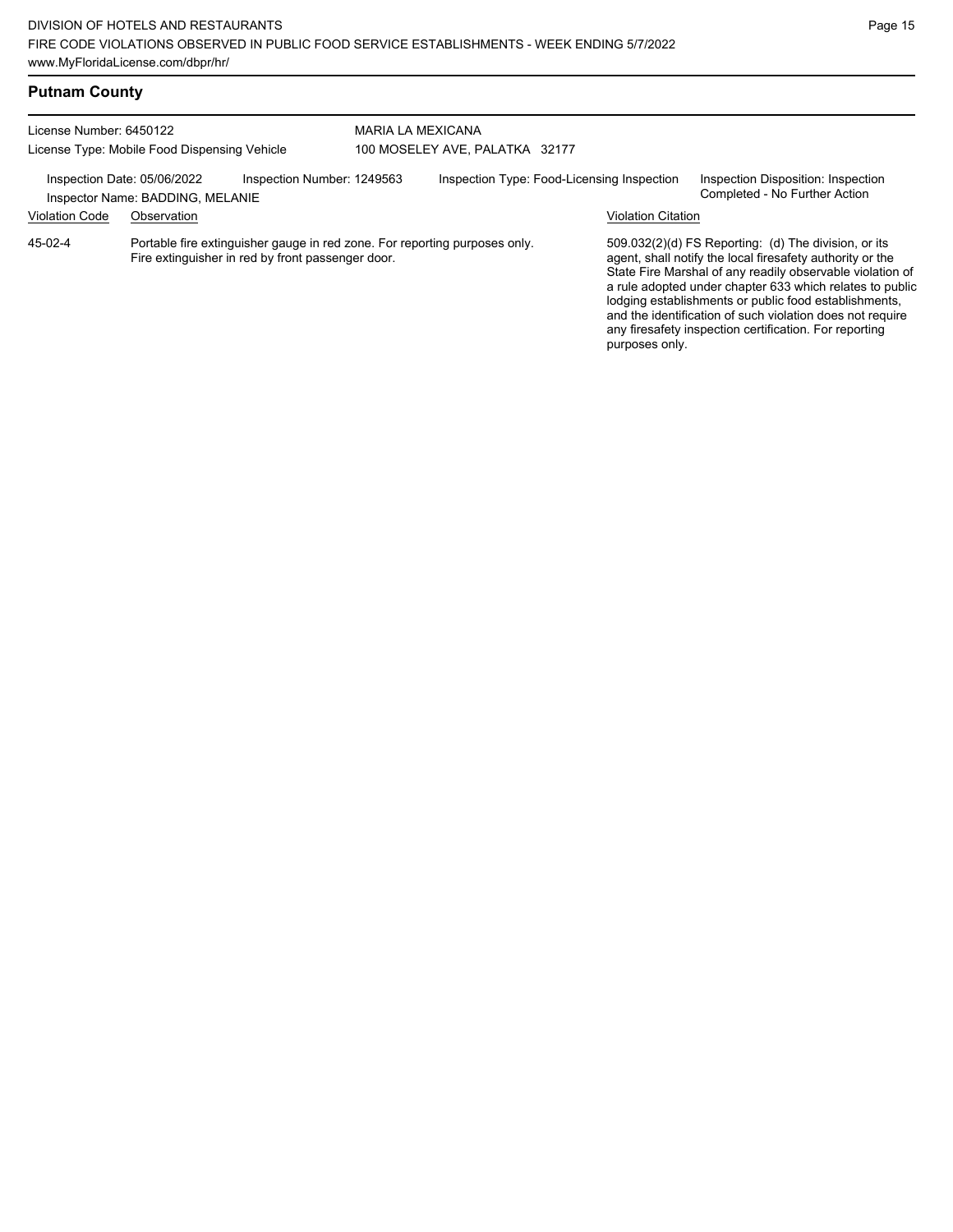#### License Number: 6904937 License Type: Permanent Food Service KEKE'S BREAKFAST CAFE 1032 MONTGOMERY RD, ALTAMONTE SPRINGS 32714 Inspection Date: 05/04/2022 Inspection Number: 3179917 Inspection Type: Routine - Food Inspection Disposition: Call Back -Inspector Name: HICKS, GEORGE RANDY **Complied** Violation Code Observation Violation Citation - From initial inspection : Portable fire extinguisher gauge in red zone. For reporting purposes only. Red extinguisher at entry to kitchen right door. - From follow-up inspection 2022-05-04: \*\*Time Extended\*\* 509.032(2)(d) FS Reporting: (d) The division, or its agent, shall notify the local firesafety authority or the State Fire Marshal of any readily observable violation of a rule adopted under chapter 633 which relates to public lodging establishments or public food establishments, and the identification of such violation does not require any firesafety inspection certification. For reporting 45-02-4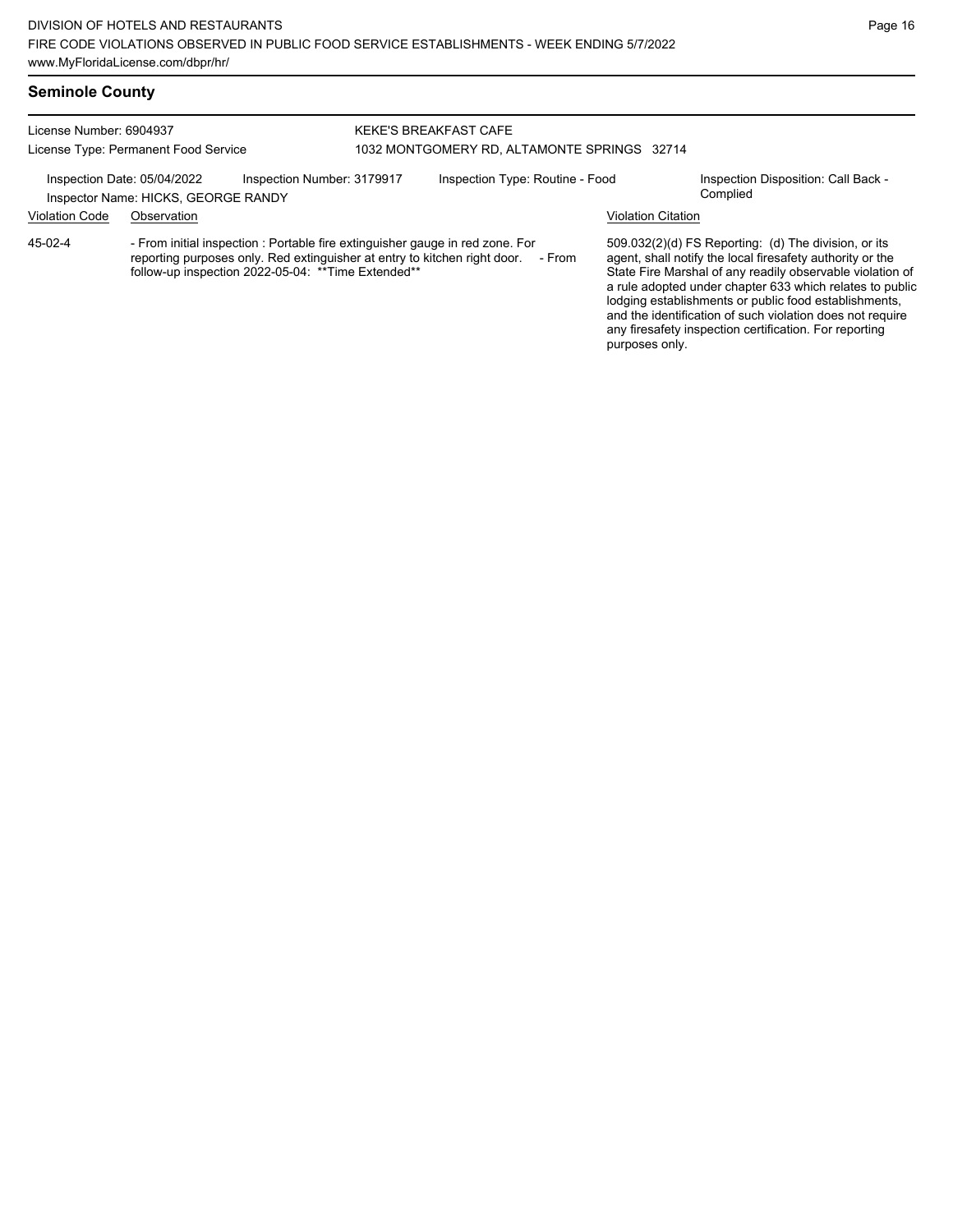Use of cooking equipment producing grease laden vapors/smoke with no hood suppression system installed. Notified Fire AHJ. For reporting purposes only. Fryer on top of freezer not in use at this time. Let them know that it is not

45-04-4

License Number: 6602441 License Type: Permanent Food Service ECKLES LOUNGE RESTAURANT 1520 ORANGE AVE, FORT PIERCE 34950 Inspection Date: 05/03/2022 Inspection Number: 3186921 Inspection Type: Complaint Full Inspection Disposition: Inspection<br>Inspector Name: HARROD, IESSICA Inspector Name: HARROD, JESSICA Violation Code Observation Violation Citation

acceptable in the kitche

509.032(2)(d) FS Reporting: (d) The division, or its agent, shall notify the local firesafety authority or the State Fire Marshal of any readily observable violation of a rule adopted under chapter 633 which relates to public lodging establishments or public food establishments, and the identification of such violation does not require any firesafety inspection certification. For reporting purposes only.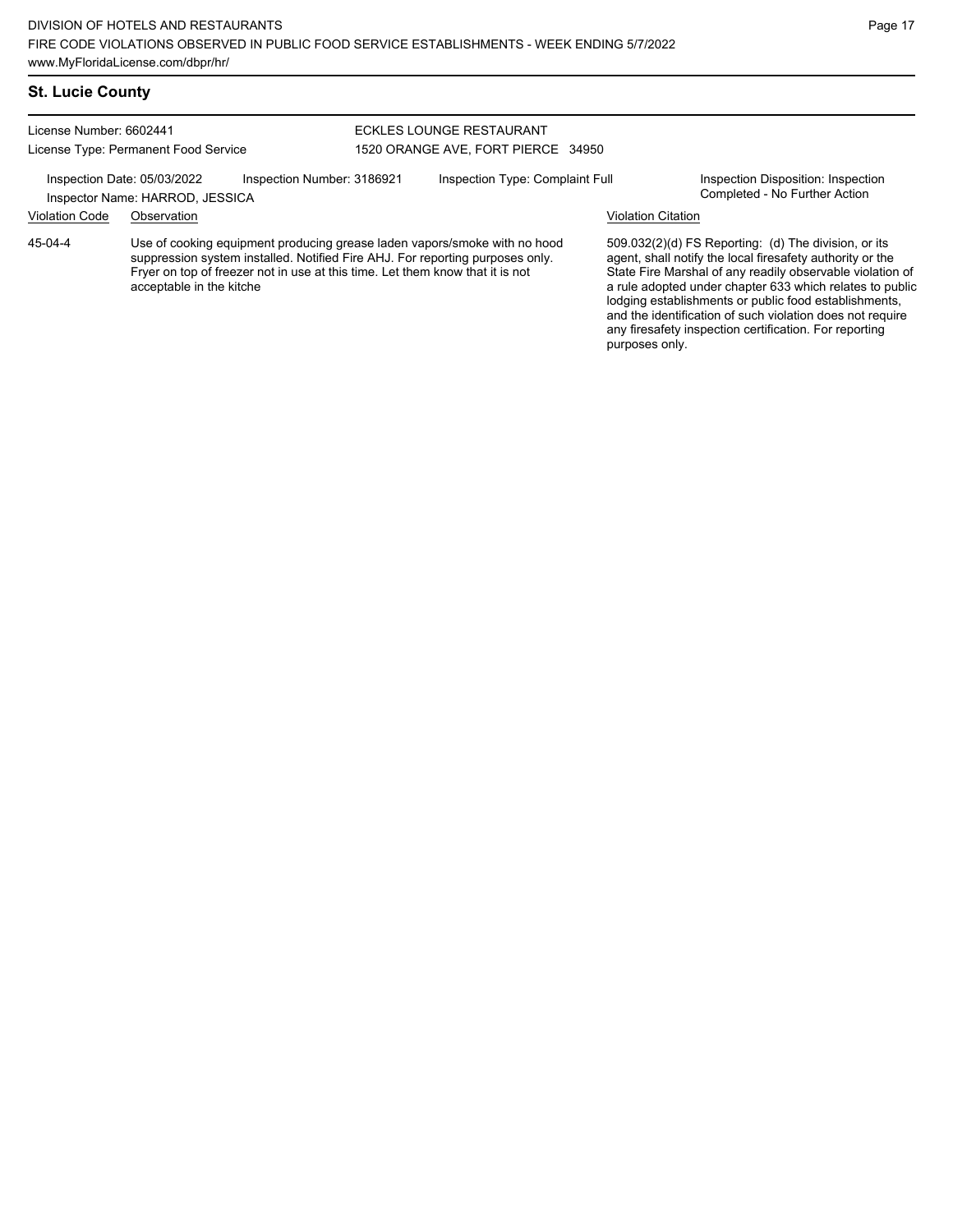| <b>Volusia County</b>                                           |                                                                                                                                            |                            |                                                                                                       |                           |                                                                                                                                                                                                                                                                                                                                                                                                                            |  |  |
|-----------------------------------------------------------------|--------------------------------------------------------------------------------------------------------------------------------------------|----------------------------|-------------------------------------------------------------------------------------------------------|---------------------------|----------------------------------------------------------------------------------------------------------------------------------------------------------------------------------------------------------------------------------------------------------------------------------------------------------------------------------------------------------------------------------------------------------------------------|--|--|
| License Number: 7405866<br>License Type: Permanent Food Service |                                                                                                                                            |                            | LONGHORN STEAKS OF DAYTONA BCH 5114<br>2504 W INTL SPDWY BLVD, DAYTONA BCH 32114                      |                           |                                                                                                                                                                                                                                                                                                                                                                                                                            |  |  |
| <b>Violation Code</b>                                           | Inspection Date: 05/05/2022<br>Inspector Name: BRANNER, LISELOTTE<br>Observation                                                           | Inspection Number: 3177098 | Inspection Type: Routine - Food                                                                       |                           | Inspection Disposition: Inspection<br>Completed - No Further Action<br><b>Violation Citation</b>                                                                                                                                                                                                                                                                                                                           |  |  |
| 49-01-4                                                         | -Boxes of single service items stored in electrical panel room                                                                             |                            | Flammables stored/debris present in meter room. For reporting purposes only.                          |                           | 61C-1.004(6) FAC Reporting: (6) Attics, basements,<br>boiler rooms, meter rooms, laundry rooms, and storage<br>rooms shall be kept clean and free of debris and<br>flammables. For reporting purposes only.                                                                                                                                                                                                                |  |  |
| License Number: 7406383<br>License Type: Catering               |                                                                                                                                            |                            | <b>BENNETTS CATERING AND GIFTS</b><br>625 N OLEANDER AVE, DAYTONA BEACH 32118                         |                           |                                                                                                                                                                                                                                                                                                                                                                                                                            |  |  |
| <b>Violation Code</b>                                           | Inspection Date: 05/04/2022<br>Inspector Name: WOOD, JUSTIN<br>Observation                                                                 | Inspection Number: 1120235 | Inspection Type: Routine - Food<br><b>Violation Citation</b>                                          |                           | Inspection Disposition: Inspection<br>Completed - No Further Action                                                                                                                                                                                                                                                                                                                                                        |  |  |
| 48-04-4                                                         | of the building. For reporting purposes only.                                                                                              |                            | Propane tank (larger than 2.7 lb. water capacity/1 lb. gas capacity) located inside<br>purposes only. |                           | 509.032(2)(d) FS Reporting: (d) The division, or its<br>agent, shall notify the local firesafety authority or the<br>State Fire Marshal of any readily observable violation of<br>a rule adopted under chapter 633 which relates to public<br>lodging establishments or public food establishments,<br>and the identification of such violation does not require<br>any firesafety inspection certification. For reporting |  |  |
| License Number: 7405886                                         |                                                                                                                                            |                            | OFF THE HOOK AT INLET HARBOR                                                                          |                           |                                                                                                                                                                                                                                                                                                                                                                                                                            |  |  |
|                                                                 | License Type: Permanent Food Service                                                                                                       |                            | 133 INLET HARBOR RD, PONCE INLET 32127                                                                |                           |                                                                                                                                                                                                                                                                                                                                                                                                                            |  |  |
|                                                                 | Inspection Date: 05/03/2022<br>Inspector Name: WOOD, JUSTIN                                                                                | Inspection Number: 3168297 | Inspection Type: Routine - Food                                                                       |                           | Inspection Disposition: Inspection<br>Completed - No Further Action                                                                                                                                                                                                                                                                                                                                                        |  |  |
| <b>Violation Code</b>                                           | Observation                                                                                                                                |                            |                                                                                                       | <b>Violation Citation</b> |                                                                                                                                                                                                                                                                                                                                                                                                                            |  |  |
| 45-02-4                                                         | Portable fire extinguisher gauge in red zone. For reporting purposes only.<br>-tyke k extinguisher on wall near walk in cooler door/stairs |                            |                                                                                                       |                           | 509.032(2)(d) FS Reporting: (d) The division, or its<br>agent, shall notify the local firesafety authority or the<br>State Fire Marshal of any readily observable violation of<br>a rule adopted under chapter 633 which relates to public<br>lodging establishments or public food establishments,<br>and the identification of such violation does not require<br>any firesafety inspection certification. For reporting |  |  |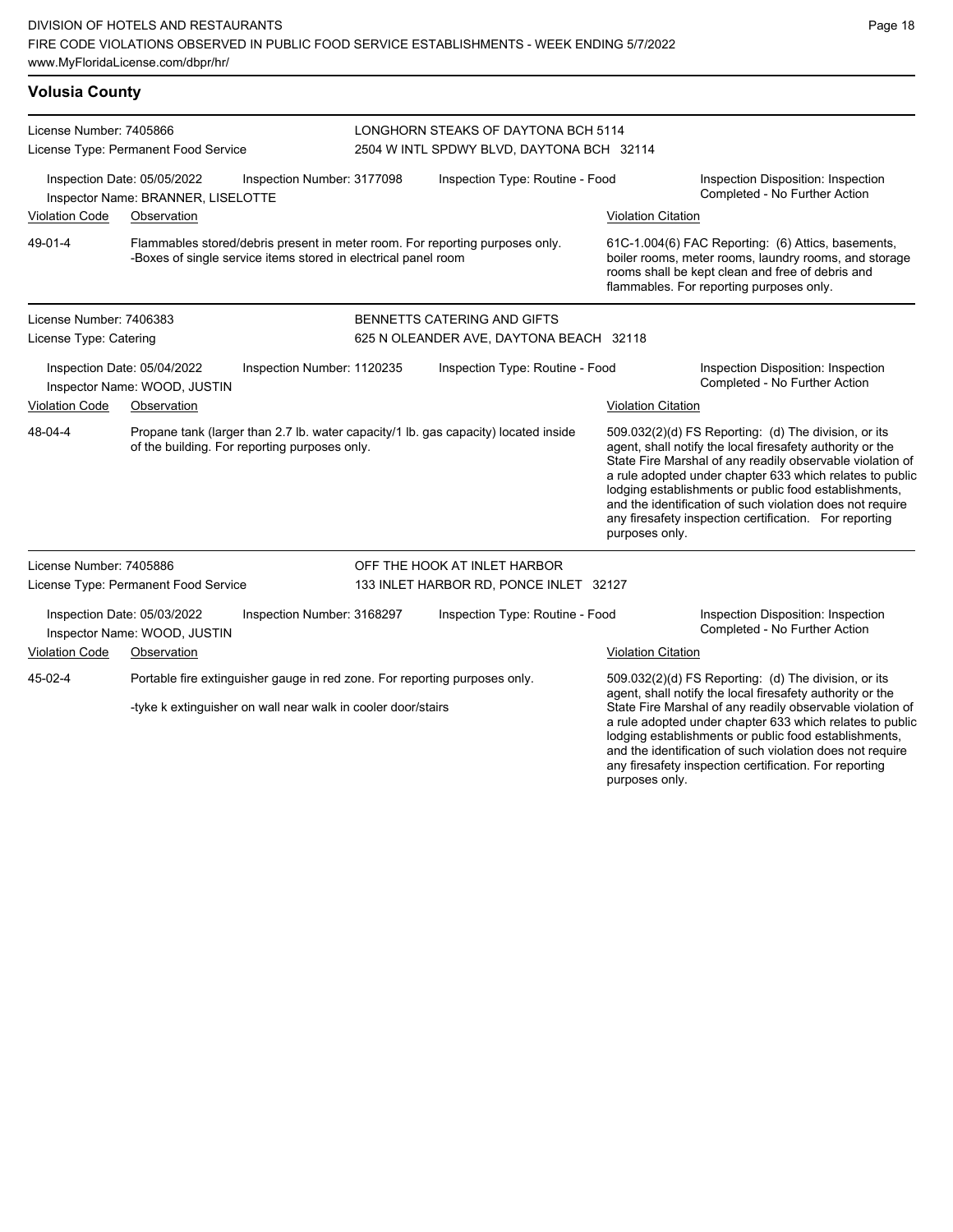any firesafety inspection certification. For reporting

| <b>Walton County</b>                                                                        |                                                                                                                                                                                                                                       |                                                                                                                         |                                                                                           |                                                                                                                                                                                                                                                                                                                                                                                                                                              |                                                                                                                                                                                                                                                                                                                                                                                                                            |  |  |
|---------------------------------------------------------------------------------------------|---------------------------------------------------------------------------------------------------------------------------------------------------------------------------------------------------------------------------------------|-------------------------------------------------------------------------------------------------------------------------|-------------------------------------------------------------------------------------------|----------------------------------------------------------------------------------------------------------------------------------------------------------------------------------------------------------------------------------------------------------------------------------------------------------------------------------------------------------------------------------------------------------------------------------------------|----------------------------------------------------------------------------------------------------------------------------------------------------------------------------------------------------------------------------------------------------------------------------------------------------------------------------------------------------------------------------------------------------------------------------|--|--|
| License Number: 7601838                                                                     | License Type: Permanent Food Service                                                                                                                                                                                                  |                                                                                                                         | <b>GRACE PIZZA AND SHAKES</b><br>38 CLAYTON LN STE 19, SANTA ROSA BEACH 32459             |                                                                                                                                                                                                                                                                                                                                                                                                                                              |                                                                                                                                                                                                                                                                                                                                                                                                                            |  |  |
| Inspection Date: 05/03/2022<br>Inspection Number: 3184809<br>Inspector Name: LYNN, NICKOLAS |                                                                                                                                                                                                                                       | Inspection Type: Food-Licensing Inspection                                                                              |                                                                                           | Inspection Disposition: Inspection<br>Completed - No Further Action                                                                                                                                                                                                                                                                                                                                                                          |                                                                                                                                                                                                                                                                                                                                                                                                                            |  |  |
| <b>Violation Code</b>                                                                       | Observation                                                                                                                                                                                                                           |                                                                                                                         |                                                                                           | <b>Violation Citation</b>                                                                                                                                                                                                                                                                                                                                                                                                                    |                                                                                                                                                                                                                                                                                                                                                                                                                            |  |  |
| 45-02-4                                                                                     |                                                                                                                                                                                                                                       | Portable fire extinguisher gauge in red zone. For reporting purposes only.<br>Extinguisher by walk-in in recharge zone. |                                                                                           |                                                                                                                                                                                                                                                                                                                                                                                                                                              | 509.032(2)(d) FS Reporting: (d) The division, or its<br>agent, shall notify the local firesafety authority or the<br>State Fire Marshal of any readily observable violation of<br>a rule adopted under chapter 633 which relates to public<br>lodging establishments or public food establishments,<br>and the identification of such violation does not require<br>any firesafety inspection certification. For reporting |  |  |
| License Number: 7602067                                                                     | License Type: Permanent Food Service                                                                                                                                                                                                  |                                                                                                                         | VKI JAPANESE STEAK HOUSE & SUSHI BAR<br>4552 US HWY 98 WEST 1 & 2, SANTA ROSA BEACH 32459 |                                                                                                                                                                                                                                                                                                                                                                                                                                              |                                                                                                                                                                                                                                                                                                                                                                                                                            |  |  |
|                                                                                             | Inspection Date: 05/04/2022<br>Inspection Number: 3178485<br>Inspector Name: SHANKLIN, CYNTHIA                                                                                                                                        |                                                                                                                         | Inspection Type: Routine - Food                                                           |                                                                                                                                                                                                                                                                                                                                                                                                                                              | Inspection Disposition: Inspection<br>Completed - No Further Action                                                                                                                                                                                                                                                                                                                                                        |  |  |
| <b>Violation Code</b>                                                                       | Observation                                                                                                                                                                                                                           |                                                                                                                         |                                                                                           | <b>Violation Citation</b>                                                                                                                                                                                                                                                                                                                                                                                                                    |                                                                                                                                                                                                                                                                                                                                                                                                                            |  |  |
| 45-02-4                                                                                     | Portable fire extinguisher gauge in red zone. For reporting purposes only. Located<br>in dining room near hand wash sink.                                                                                                             |                                                                                                                         |                                                                                           | 509.032(2)(d) FS Reporting: (d) The division, or its<br>agent, shall notify the local firesafety authority or the<br>State Fire Marshal of any readily observable violation of<br>a rule adopted under chapter 633 which relates to public<br>lodging establishments or public food establishments,<br>and the identification of such violation does not require<br>any firesafety inspection certification. For reporting<br>purposes only. |                                                                                                                                                                                                                                                                                                                                                                                                                            |  |  |
| License Number: 7650099                                                                     | License Type: Mobile Food Dispensing Vehicle                                                                                                                                                                                          | TACO 30A                                                                                                                | 4821 HIGHWAY 98 W STE 101, SANTA ROSA BEACH 32459                                         |                                                                                                                                                                                                                                                                                                                                                                                                                                              |                                                                                                                                                                                                                                                                                                                                                                                                                            |  |  |
| <b>Violation Code</b>                                                                       | Inspection Date: 05/02/2022<br>Inspection Number: 1237615<br>Inspector Name: SHANKLIN, CYNTHIA<br>Observation                                                                                                                         |                                                                                                                         | Inspection Type: Routine - Food                                                           |                                                                                                                                                                                                                                                                                                                                                                                                                                              | Inspection Disposition: Inspection<br>Completed - No Further Action                                                                                                                                                                                                                                                                                                                                                        |  |  |
| $45-02-4$                                                                                   | Portable fire extinguisher gauge in red zone. For reporting purposes only.                                                                                                                                                            |                                                                                                                         |                                                                                           | <b>Violation Citation</b><br>purposes only.                                                                                                                                                                                                                                                                                                                                                                                                  | 509.032(2)(d) FS Reporting: (d) The division, or its<br>agent, shall notify the local firesafety authority or the<br>State Fire Marshal of any readily observable violation of<br>a rule adopted under chapter 633 which relates to public<br>lodging establishments or public food establishments,<br>and the identification of such violation does not require<br>any firesafety inspection certification. For reporting |  |  |
| License Number: 7602145                                                                     | License Type: Permanent Food Service                                                                                                                                                                                                  | <b>MAMA CLEMENZA</b>                                                                                                    | 12273 US HWY 98 SUITE 102, MIRAMAR BEACH 32550                                            |                                                                                                                                                                                                                                                                                                                                                                                                                                              |                                                                                                                                                                                                                                                                                                                                                                                                                            |  |  |
|                                                                                             | Inspection Date: 05/04/2022<br>Inspection Number: 3176441<br>Inspector Name: HAASE, TINA                                                                                                                                              |                                                                                                                         | Inspection Type: Routine - Food                                                           | Inspection Disposition: Inspection<br>Completed - No Further Action                                                                                                                                                                                                                                                                                                                                                                          |                                                                                                                                                                                                                                                                                                                                                                                                                            |  |  |
| <b>Violation Code</b>                                                                       | Observation                                                                                                                                                                                                                           |                                                                                                                         |                                                                                           | <b>Violation Citation</b>                                                                                                                                                                                                                                                                                                                                                                                                                    |                                                                                                                                                                                                                                                                                                                                                                                                                            |  |  |
| 45-04-4                                                                                     | Use of cooking equipment producing grease laden vapors/smoke with no hood<br>suppression system installed. Notified Fire AHJ. For reporting purposes only.<br>Observed fry daddy on side table in kitchen not under hood vent in use. |                                                                                                                         |                                                                                           |                                                                                                                                                                                                                                                                                                                                                                                                                                              | 509.032(2)(d) FS Reporting: (d) The division, or its<br>agent, shall notify the local firesafety authority or the<br>State Fire Marshal of any readily observable violation of<br>a rule adopted under chapter 633 which relates to public<br>lodging establishments or public food establishments,<br>and the identification of such violation does not require                                                           |  |  |